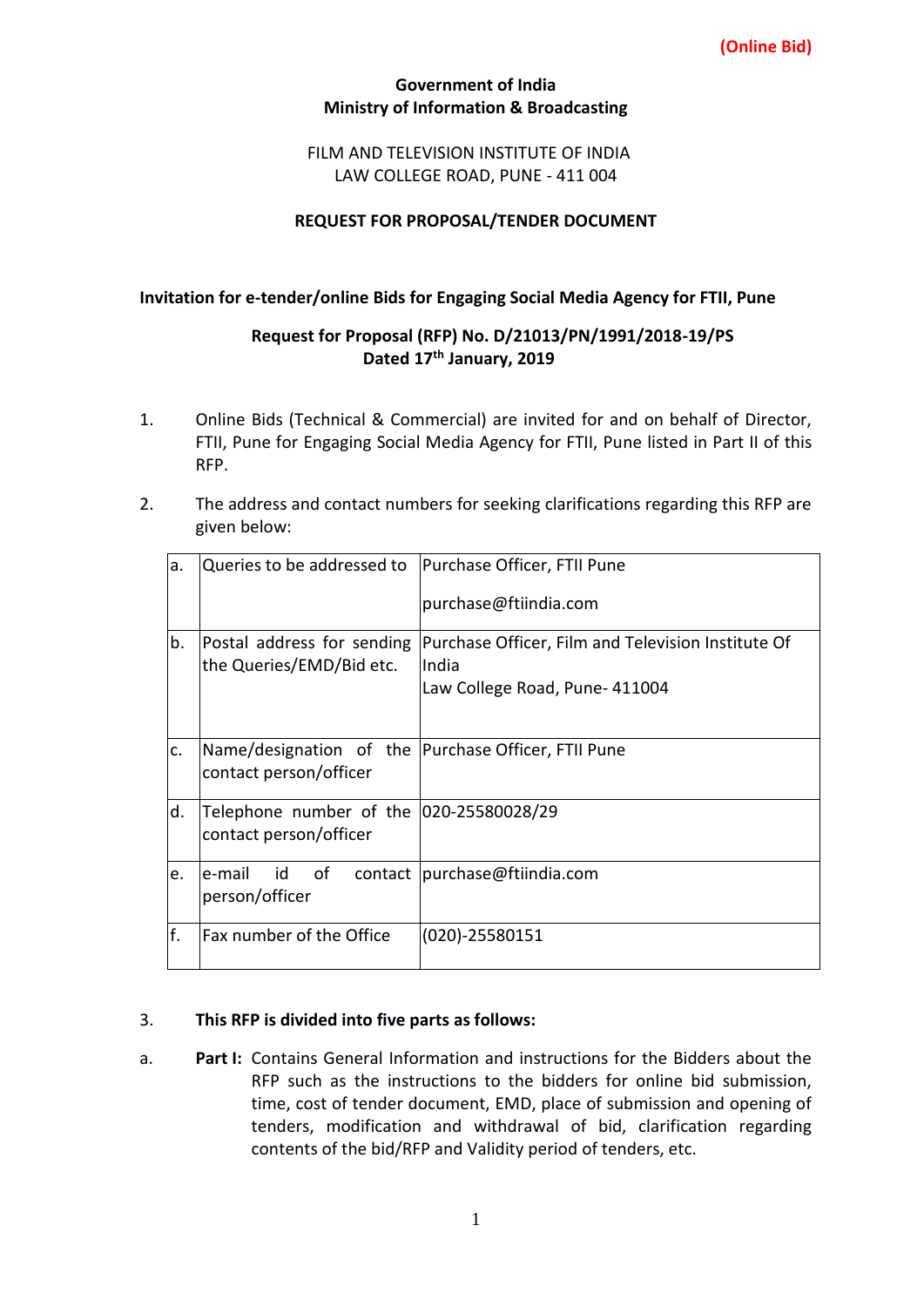- b. **Part II**: Containing essential details of the services/stores required, such as the Schedule of Requirements (SOR), Quantity, Quality, Scope of work, Technical parameters, Educational Qualifications, Nature of Consultancy, technical details, eligibility criteria, delivery period, delivery terms, consignee details, period of contract etc. alongwith number of documents to be uploaded online in pdf format.
- c. **Part III**: Contains essential and standard Conditions of RFP, which will form part of the Contract with the successful Bidder.
- d. **Part IV**: Contains Special Conditions applicable to this RFP and which will also form part of the contract with the successful Bidder.
- e. **Part V**: Contains Evaluation Criteria and Format for Price Bids.
- 4. **This RFP is being issued with no financial commitment and the customer /Buyer reserves the right to change or vary any part thereof at any stage. Customer/Buyer also reserves the right to withdraw the RFP, should it become necessary at any stage.**

# **Part I – General Information**

# **1. Last date and time for submission of online Bids: 7th February 2019 by 3pm**

The online Bids should be uploaded by the due date and time. The responsibility to ensure this lies with the Bidder.

**2. Manner of submission of online Bids:** Instruction for online bid submission is given in detail at Annexure-I of this RFP. All the required documents in support of the eligibility criteria alongwith scanned copy of EMD are also to be uploaded alongwith the bids. The bidders are advised, in their own interest, to submit the requisite papers/documents with their bid as per the specifications/eligibility criteria indicated in part-II of the RFP failing which their bids may be declared as non-responsive/ineligible. Complete e-tender documents may be downloaded from the website of Central Public Procurement Portal [\(http://eprocure.gov.in/eprocure/app\)](http://eprocure.gov.in/eprocure/app) or from Departmental website (www.ftiindia.com) with effect from the date of publication of the tender notice. Information or any issue of corrigendum related to this tender/RFP will be made available/uploaded only on the website of Central Public Procurement Portal and the Departmental website. Such amendments/modifications shall be binding on all the prospective bidders. **Late tenders will not be considered. No responsibility will be taken for any delay on account of non-delivery/non-submission of online bid on or before time. Bids sent by post/fax or e-mail will not be considered and liable to be rejected.**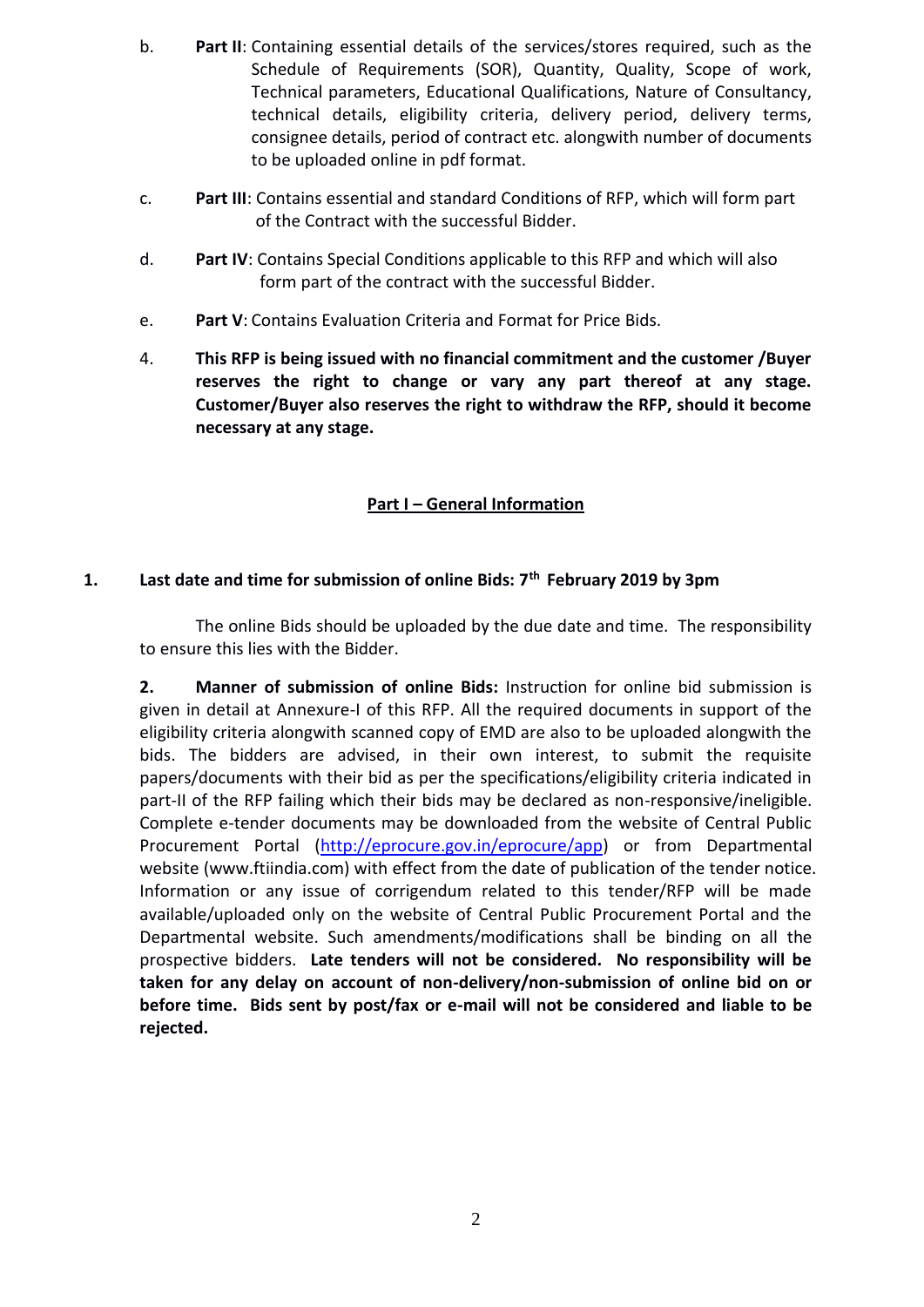# **3. Time and date for opening of online Bids: 8th February, 2019 at 3:30pm**

(If due to any exigency, the due date for opening of the Bids is declared a closed holiday, the Bids will be opened on the next working day at the same time or on any other day/time, as intimated by the customer/buyer).

# **4. Location of the Tender Box for submission of EMD (in original):**

Purchase Section, FTII, Pune

The hard copy of the EMD (in original) with is to be dropped in the EMD/tender box in a sealed envelope superscribed "name/title of the tender, RFP number and date of opening of the bids" kept during the office hours or may be sent to designated officer in the name of Purchase Officer, FTII Pune in a sealed envelope superscribed name and title of the tender, RFP number and date of opening of bids on or before the closing date and time of e-submission of online bid failing which the bids will not be considered and liable to be rejected.

# **5. Place of opening of the Bids: Conference Hall/ Purchase Section.**

The Bidders may depute their representatives, duly authorized in writing, to attend the opening of technical Bids on the due date and time. Details of EMD and technical clauses quoted by all Bidders will be read out in the presence of the representatives of all the Bidders. **This event will not be postponed due to non-presence of bidders representative.**

**6. Submission of online Bids:** Online bids should be submitted by the Bidders under their original memo/letter head inter alia furnishing details like TIN number, ESI, EPF number, (ESI & EPF etc. only in cases of supply of man power contract for housekeeping, conservancy and secretarial assistance in terms of DEOs etc.) PAN Number, GST Number, Bank Branch address, account number with IFSC code for epayment with complete postal & e-mail address of their office. Scanned copy of PAN card, GST Registration Certificate, Annual Income Tax Returns filed for last three years, EMD, work experience of similar nature with requisite proof and scanned copy of the tender acceptance letter duly signed by the authorised representative of the firm as a token of acceptance of the terms & conditions of the RFP are also to be submitted online.

**7. Modification and Clarification regarding contents of the RFP:** At any time prior to the deadline for e-submission of bids, the customer/buyer may for any reason, whether on its own initiative or in response to the clarification request by a prospective bidders, modify the bid document. Such modification/ amendment in the bid document/ RFP at any time prior to the deadline for e-submission of bid will be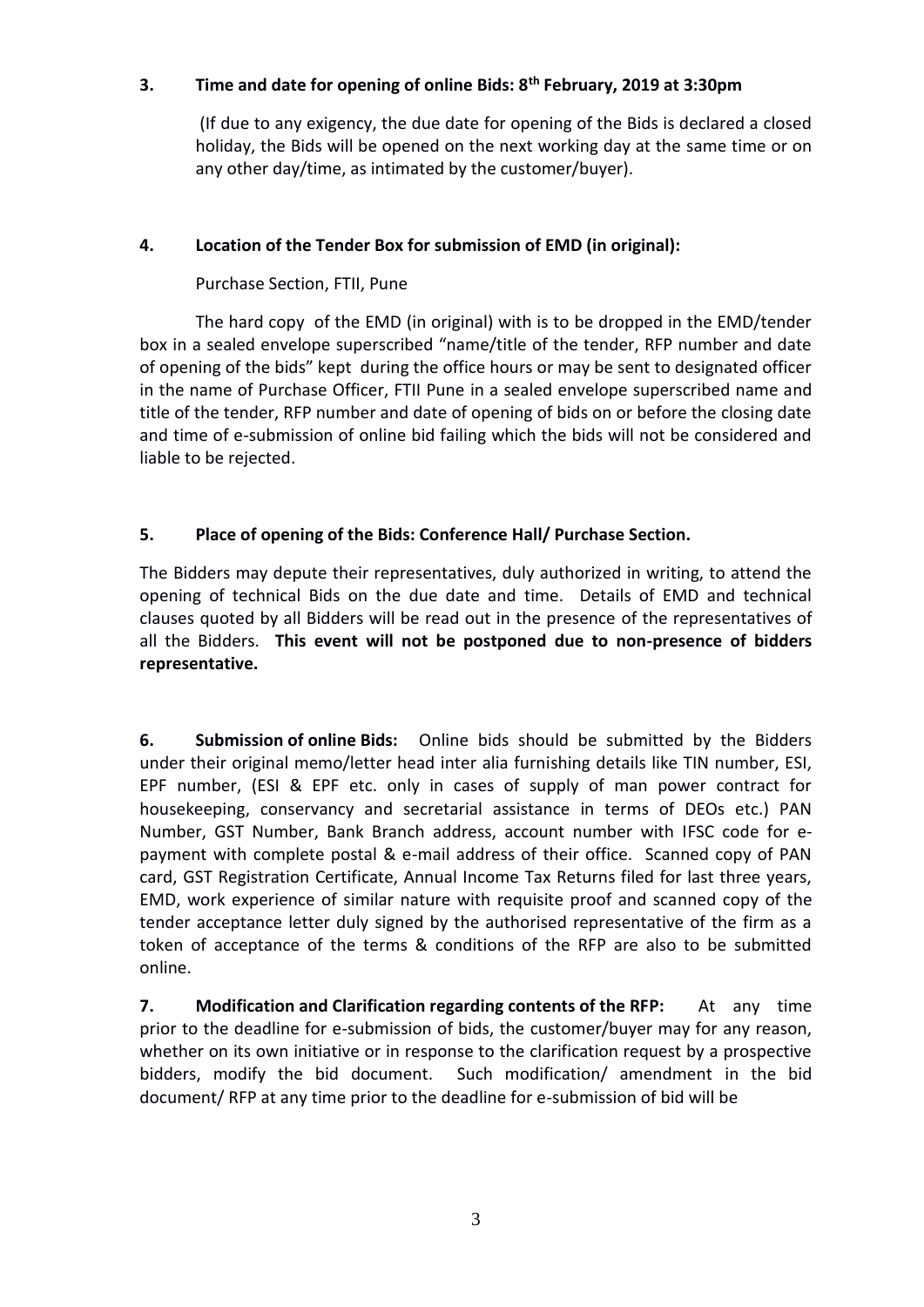uploaded as "corrigendum" on Central Public Procurement Portal and Departmental website. Such amendment/modifications shall be binding on all the prospective bidders. Customer/Buyer at its discretion may extend the deadline for the e-submission of bids if the bid document undergoes changes during the bidding period in order to give prospective bidder time to take into the consideration the amendments while preparing their bids. A prospective bidder who requires clarification regarding the contents of the bidding documents shall notify to the customer/buyer in writing about the clarifications sought not later than 10(ten) days prior to the date of opening of the Bids. Copies of the query and clarification issued by the customer/buyer will be sent to all prospective bidders who have received the bidding documents and will also be posted on website.

**8. Modification and Withdrawal of Bids:** A bidder may modify or withdraw his online bid after submission provided that the written notice of modification or withdrawal is received by the customer/buyer prior to deadline prescribed for submission of online bids. A withdrawal notice may be sent by fax/e-mail but it must be followed by a signed confirmation copy to be sent by post and such signed confirmation should reach the customer not later than the deadline for submission of online bids. **No bid shall be modified after the deadline for submission of online bids. No online bid may be withdrawn in the interval between the deadline for submission of bids and expiration of the period of bid validity specified. Withdrawal of a bid during this period will result in Bidder's forfeiture of bid security.**

**9. Clarification regarding contents of the Bids:**During evaluation and comparison of bids, the customer may, at its discretion, ask the bidder for clarification of his bid. The request for clarification will be given in writing and no change in prices or substance of the bid will be sought, offered or permitted. The customer/buyer also reserves the right to call for additional information from the bidders. **No post-bid clarification on the initiative of the bidder will be entertained.**

**10. Rejection of Bids:** Canvassing by the Bidder in any form, unsolicited letter and post-tender correction may invoke summary rejection with forfeiture of EMD. **Conditional tenders will be rejected.**

**11. Unwillingness to quote:** Bidders unwilling to quote should ensure that intimation to this effect reaches before the due date and time of opening of the Bid, failing which the defaulting Bidder may be delisted for the given range of items as mentioned in this RFP. ( This is only applicable in LTE cases)

**12. Validity of Bids**: The Bids should remain valid for six months from the last date of submission of the Bids.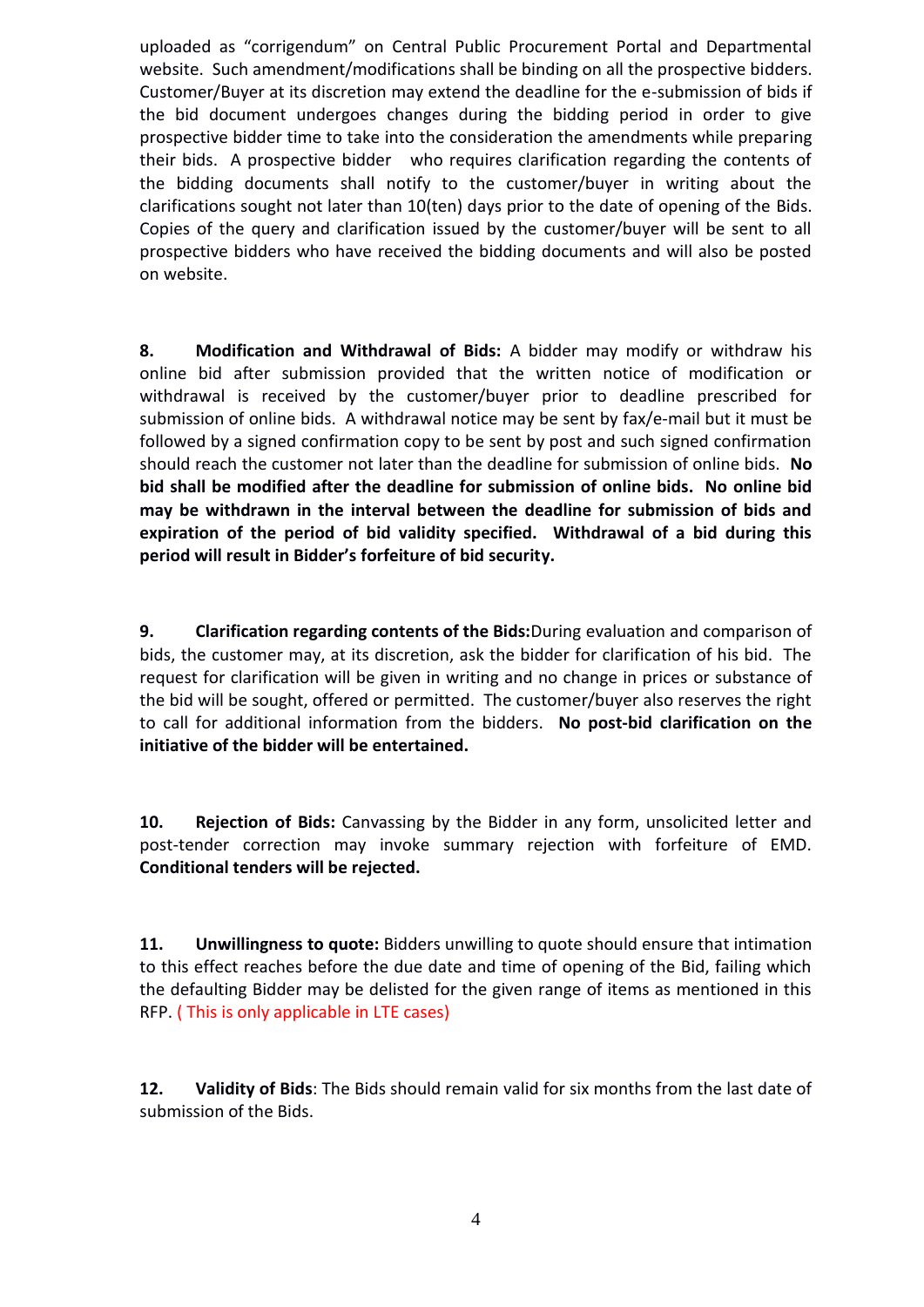# **13. Tender Document**:

Complete tender document can be downloaded from our web site [www.ftiindia.com](http://www.ftiindia.com/) **and Central Public Procurement Portal.**

**14. Earnest Money Deposit:** Bidders are required to submit scanned copy of Earnest Money Deposit (EMD) for **an amount of Rs. 18000/-** (**Rs. Eighteen Thousand )** only along with their bids. The EMD may be submitted in the form of an Account Payee Demand Draft, Banker's Cheque in favour of Accounts Officer, FTII, Pune Bank Guarantee from any of the Public Sector Banks or a private Sector Bank authorized to conduct government business as per Annexure-II. EMD is to remain valid for a period of forty-five days beyond the final bid validity period. EMD of the unsuccessful bidders will be returned to them at the earliest after expiry of the final bid validity and latest on or before the 30<sup>th</sup> day after the award of the contract. The Bid Security of the successful bidder would be returned, without any interest whatsoever, after the receipt of Performance Security from them as called for in the contract. EMD is not required to be submitted by those Bidders who are registered with the Central Purchase Organization and Micro and Small Enterprises (MSEs) as defined in MSEs Procurement Policy issued by Department of MSME as per Rule 170 of GFR-2017. **The EMD will be forfeited if the bidder withdraws or amends impairs or derogates from the tender in any respect within the validity period of their tender.** The hard copy of the EMD has to be submitted as per manner indicated in para-4 above.

**15. Two bid system-** It is a two bid system. Only the technical bids would be opened on the time and date mentioned above. Date of opening of financial/price bid will be intimated after evaluation and acceptance of technical bids by the customer/Buyer. Financial/price bids of only those firms will be opened; whose technical bids are found compliant/suitable after technical evaluation is done by the FTII, Pune.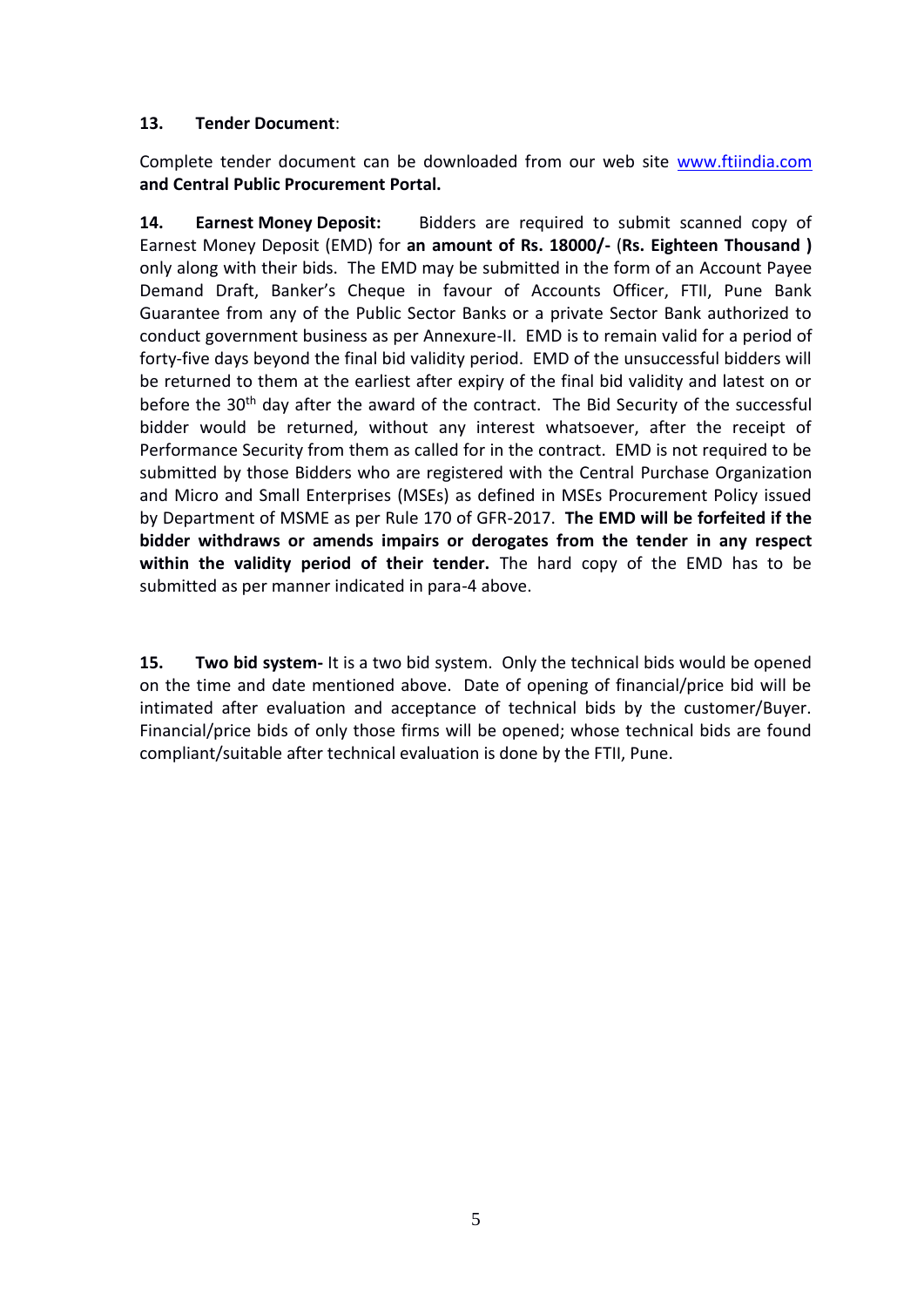# **Description and essential details of Items/Services required**

**1. Schedule of Requirements(SOR):** List of items / services required is as follows:

Proposals are invited from reputed Agencies/Companies for handling Social Media Account of Film and Television Institute of India in Two Bid systems. Technical Bid and Financial Bid.

# **Pre qualification Criteria:**

| Sr.No | <b>Criteria</b>                                                                                                                                                                     | <b>Supporting Documents</b>                                                                                                                                                                                                                                  |
|-------|-------------------------------------------------------------------------------------------------------------------------------------------------------------------------------------|--------------------------------------------------------------------------------------------------------------------------------------------------------------------------------------------------------------------------------------------------------------|
| 1.    | The organization / agency / proprietor<br>should be registered as per the relevant                                                                                                  | of<br>of<br>Certificate<br>1.<br>Copy<br>Incorporation or equivalent.                                                                                                                                                                                        |
|       | Act (Companies Act or Partnership Act                                                                                                                                               | 2. PAN No                                                                                                                                                                                                                                                    |
|       | or Sole Proprietorship, LLP or any other                                                                                                                                            | 3. GST in the name of Company.                                                                                                                                                                                                                               |
|       | relevant Act) in India                                                                                                                                                              | 4. HSN Code                                                                                                                                                                                                                                                  |
|       |                                                                                                                                                                                     | 5. Past Experience documents and<br>reports thereof.                                                                                                                                                                                                         |
| 2.    | The organization / agency / proprietor                                                                                                                                              | Work order / completion certificate                                                                                                                                                                                                                          |
|       | should have a minimum 3 Years of<br>experience in Social Media Activities.                                                                                                          | for the works carried out.                                                                                                                                                                                                                                   |
| 3.    | firms/agencies<br>Reputed<br>registered<br>having average annual turnover of not<br>less than Rs.5 (Five) Lakhs each per year<br>for last three financial years.                    | Copy of the audited profit and loss<br>account along with audited balance<br>sheet of the company showing<br>turnover of the company for last<br>three years; Income Tax returns for<br>last three years . Copy of the audited<br>Profit and Loss Statement. |
| 4.    | The organization / agency / proprietor<br>should not be blacklisted by any State<br>Govt. or Central Govt. department /<br>organization as on date of submission of<br>this tender. | Self-certification by the organization<br>/ agency / proprietor on its letter<br>head                                                                                                                                                                        |

- The vendor, on receiving Purchase Order/ Work Order from FTII, will immediately begin the Social Media and related activities for the FTII for various Events. This includes (but not limited to) the following tasks;
- The vendor needs to carry out the Social Media and related activities during the period of the contract as per the terms & conditions defined in the contract.
- Creation of Content for publishing & broadcasting on various social media platforms
- Submitting Manager analytical reports at the end of the contract period.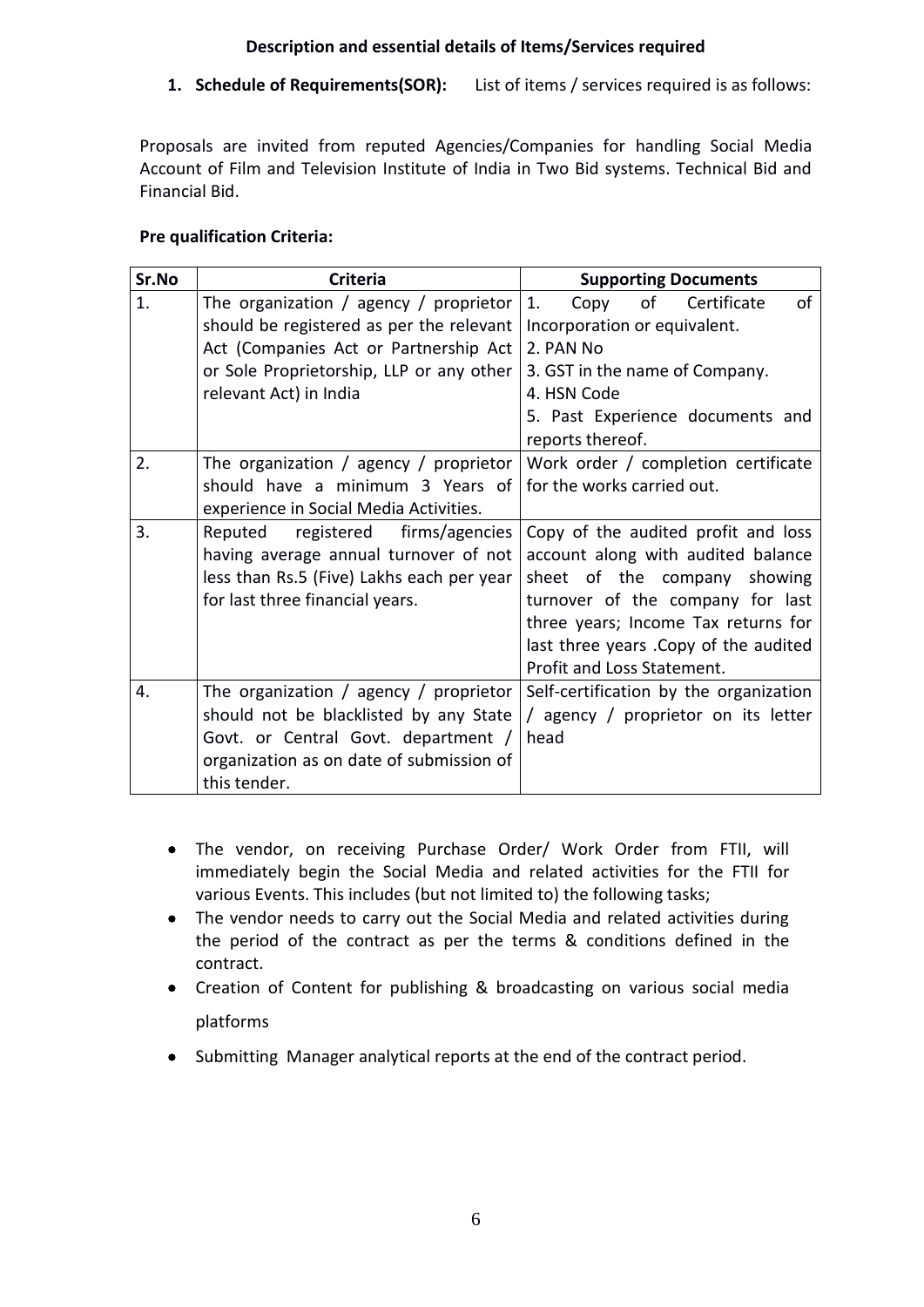### **The detailed scope of work includes the following;**

- i. Creating, updating and continuously monitoring the presence of FTII on social media platforms not limited to the following;
- Facebook
- Twitter
- Google+
- YouTube
	- ii. Creation of content and creative for social and online media
		- **a.** The content and creative shall be in English/Hindi/Marathi as per the prerogative of FTII
		- **b.** Content creation includes but not limited to the following;
- capture the moments of the events
- live streaming of the event
- Interviewing the guests as and when instructed by FTII.
	- **c.** The agency may have to develop multiple creative for various sites and occasions as per the requirements
	- **d.** The agency shall recreate or convert the content and repackage the available content (text/graphics/video/audio/photographs) into suitable formats and upload the same on social media platforms after approval from FTII. In case of compression, the quality of the video/photographs should not be compromised.
	- **e.** Daily informative and promotional updates in the form of relevant text, pictures, audio, unique & interactive content, interviews, news, quiz, etc.
	- **f.** All the posts should contain appropriate watermarks of FTII and should focus on branding of FTII.
	- iii. Engagement with FTII alumini and other influences on various Social Media Platform, Publicity of information on various upcoming courses of FTII especially under the SKIFT initiative. To mount comprehensive pre and part publicity for 2-3 Special events which are likely to conducted every month by FTII.
	- iv. Update all social media platforms with relevant posts/content
		- **a.** Provide time-to-time recommendations to FTII regarding relevant content /posts
		- **b.** Update social media platforms with latest pictures, achievements, citizen

engagement games and knowledge sharing activities.

- v. Increase the reach of the posts in the form of number of likes for Facebook, followers on Twitter, Google+ , subscribers on Youtube, create Twitter trends, promote videos on Youtube, design creatives such as templates, videos, brochures, exhibits, pamphlets/ leaflets etc.
- vi. Advertising and Promotion
	- **a.** Develop an appropriate social media campaign to promote FTII's presence on social media platforms.
	- **b.** Develop and execute a targeted social media advertising program to reach out to target stakeholders.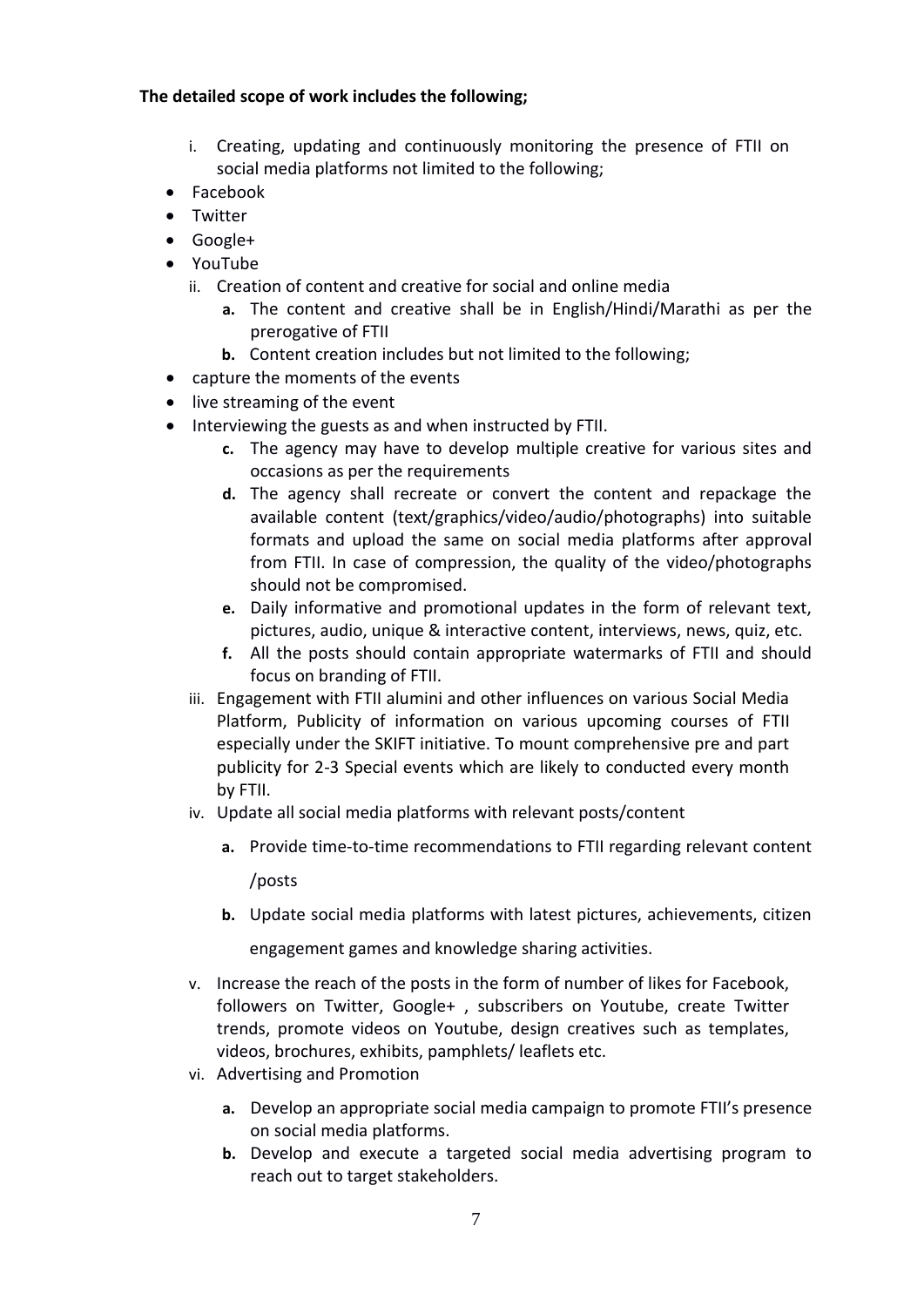- **c.** Any revenue model from external advertising on official pages of FTII on social media should be done only after prior written approval of FTII.
- vii. Any other activities /services/requirements relevant to the allocated

assignments.

- viii. Tracking and analyzing relevant media coverage using an SEO tracking tool. It shall monitor discussions about FTII in all national and regional newspapers, magazines, TV channels, the inter-web, blogs and other channels. The agency shall also ensure coverage of FTII in these media.
- ix. Analyze comments/remarks about FTII in various media like newspapers, magazines, blogs, social media platforms etc. (both offline & online, national & international) using a good industry-standard monitoring tool.
- x. Plan and execute a Social Media Monitoring Program on Social Media platforms which shall monitor upto 150-200 keywords relevant to FTII.
- xi. Any supplementary public relations and/ or marketing activity based on the instructions of, or with the approval of and in coordination with FTII.
- xii. Give the social media platforms a new look by putting up new creative features, theme lines, Links etc. as per FTII requirement
- xiii. Create relevant tagging & linkages of content on all social media platforms.
- xiv. The content creation and update shall be original, and factually and grammatically correct.
- xv. All electronic content (text, photo, video or otherwise) to be marked with copyright of FTII, wherever applicable. The agency shall also monitor & report unauthorized use of content shared online by FTII. All Intellectual Property displayed on these platforms and application shall belong to FTII exclusively, and any Intellectual Property Rights emanating from such content shall vest solely and exclusively with FTII.
- xvi. If any social media account or asset is disabled due to violation of its Terms of Use, it would be deemed as a breach of contract, unless stated otherwise by FTII based on the understanding of disablement criteria in the light of actions leading to it.
- xvii.No content shall be uploaded on the social media sites without approval from FTII.
- xviii. Moderation of all platforms with a frequency of at least 6 times a day, in order to deal with spam, unauthorized advertisements, inappropriate content etc. The agency shall have credible contingency plan to effectively handle crisis and emergencies.
- xix. Submit a post-event analysis of the activities undertaken during the complete cycle of the event.

### **Deliverables**

- i. Facebook:
	- Management of the FB Page
	- Continuous Engagement and community management
	- Buzz for upcoming live streams / Events
	- Live streaming of important moments
	- Minimum of 5-6 posts per day and relevant news articles.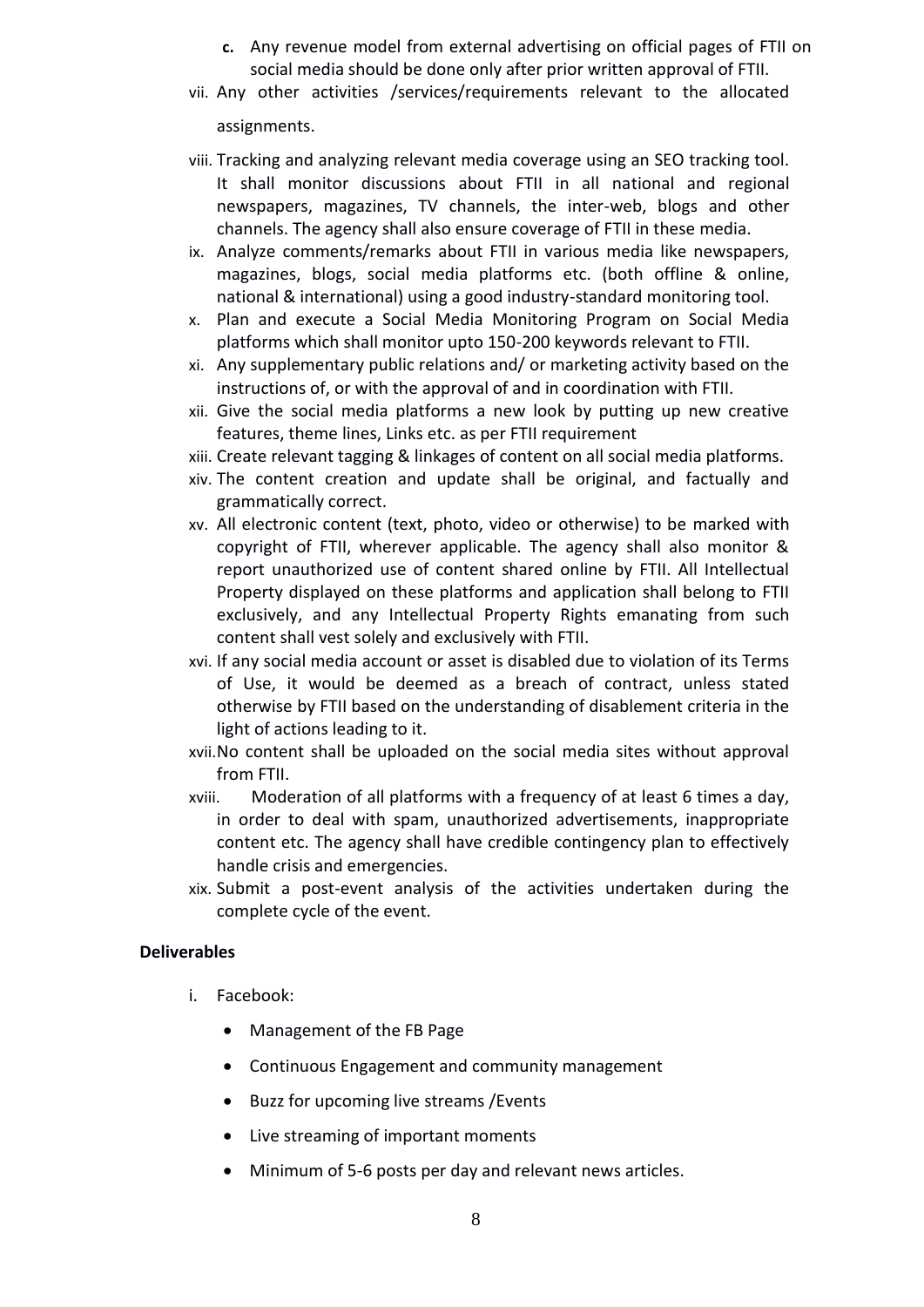- Response Management
- Post-event Analytical Report
- ii. Twitter
	- Preparing the content for the tweets, appropriate tagging of official accounts of stakeholders /influences /FTII alumni
	- Tweets to be updated based on trends of the day as well as the activities planned
	- Vulgarity/profanity/abuse to be handled appropriately.
	- Maintenance and indexation of archives to be done in user friendly electronic formats to facilitate easy retrieval
	- Generation of Twitter trend for whenever requires
	- Minimum of 5-6 posts per day
	- Proactive use of Twitter hash tags where applicable
	- Response Management
	- Post-event Analytical Report
- iii. YouTube
	- Uploading and management of videos/ animations.
	- Testimonials, Bytes & Interviews of personalities/dignitaries at various events organized at FTII.
	- Event Videos
	- Channel management
	- Organization of videos in appropriate Sets, Collections
	- Video tags / Channel tags with appropriate titles and descriptions for optimized search; Proactively tagging of videos in order to promote them
	- Post-event Analytical Report
	- Response management

iv. Reporting:

- Submission of post-event report for all social media channels
- Submission of Monthly report with sentiment analysis, demographic, gender wise, most engaging and least engaging post, etc

The agency should be equipped to provide a strong reporting structure along with measurement tools to evaluate the impact of the activity.

Technical Criteria:

| Sr.No. | <b>Criteria</b>              | <b>Marks</b> |
|--------|------------------------------|--------------|
|        | <b>Profile of the Bidder</b> | 20           |
|        | <b>Past Experience</b>       | 20           |
|        | Presentation                 | 60           |
|        | <b>Total</b>                 | 100          |

**Terms and Conditions:**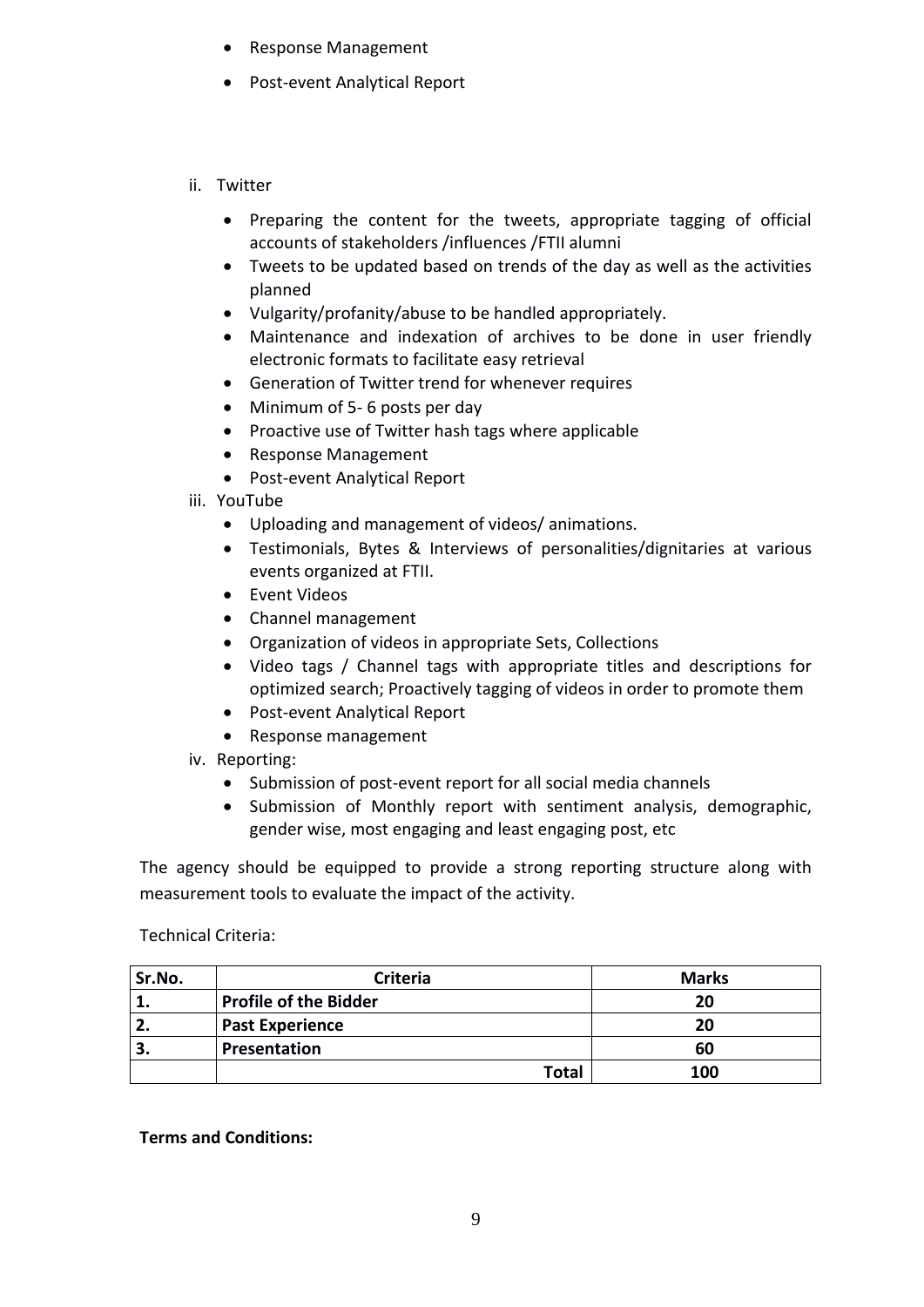- 1. Resourcing: The contract shall be valid for 1 Year In case of Satisfactory work for 1<sup>st</sup> year, same may extended up to 3 years and Payments shall be made on monthly basis bidder shall deploy the following team with requisite experience for full time with FTII.
	- a. Social Media Account Handlers- 2 Persons
	- b. Video Recording 1 person
	- c. Editor 1 person
	- d. Photographer- 1 person
- 2. Apart from the above personnel, a senior level professional of the agency, who is experienced in handling such accounts, is to be identified as the team/project leader for this work, and must remain the exclusive single point contact for all the activities related to the execution of this work. The credentials and details of such personnel being deployed must be communicated to the concerned officials of FTII.
- 3. Combined Quality cum Cost Based System (CQCCBS) method would be adopted for selecting the successful bidder on the basis of 70:30 ratio, wherein 70% weightage would be given for technical soundness of the bidder, and 30% weightage would be given for financials.
- 4. Weightage would be given to those Social Media Agencies who would come up with innovative strategy, promotional ideas, and virility of the content.
- 5. The bid should be accompanied by an Earnest Money Deposit (EMD) of Rs. 30,000/-and the successful bidder has to submit Bank Guarantee equal to 10% of price Bid.
- 6. The bidder should submit their Price Bid in Price Bid Proforma in sealed envelope.
- 7. List of firms for whom similar nature of work has been done should be provided.
- 8. The Agency should sign & stamp at the bottom space of all pages of document. The tender bid will be opened at "FTII, Law College Road".
- 9. Earnest Money Deposit of successful bidder shall be forfeited in the event of withdrawal of his bids before the bid validity period or non-completion of the task.
- 10. No bidder shall contact the FTII on any matter relating to its bid, from the time of bid opening till the contract/ work order is awarded.
- 11. Any effort by a bidder to influence the FTII in the FTII bid evaluation, bid comparison or contract award decisions may result in rejection of the bidders bid.
- 12. The notification of award will constitute the formation of the contract/ work order.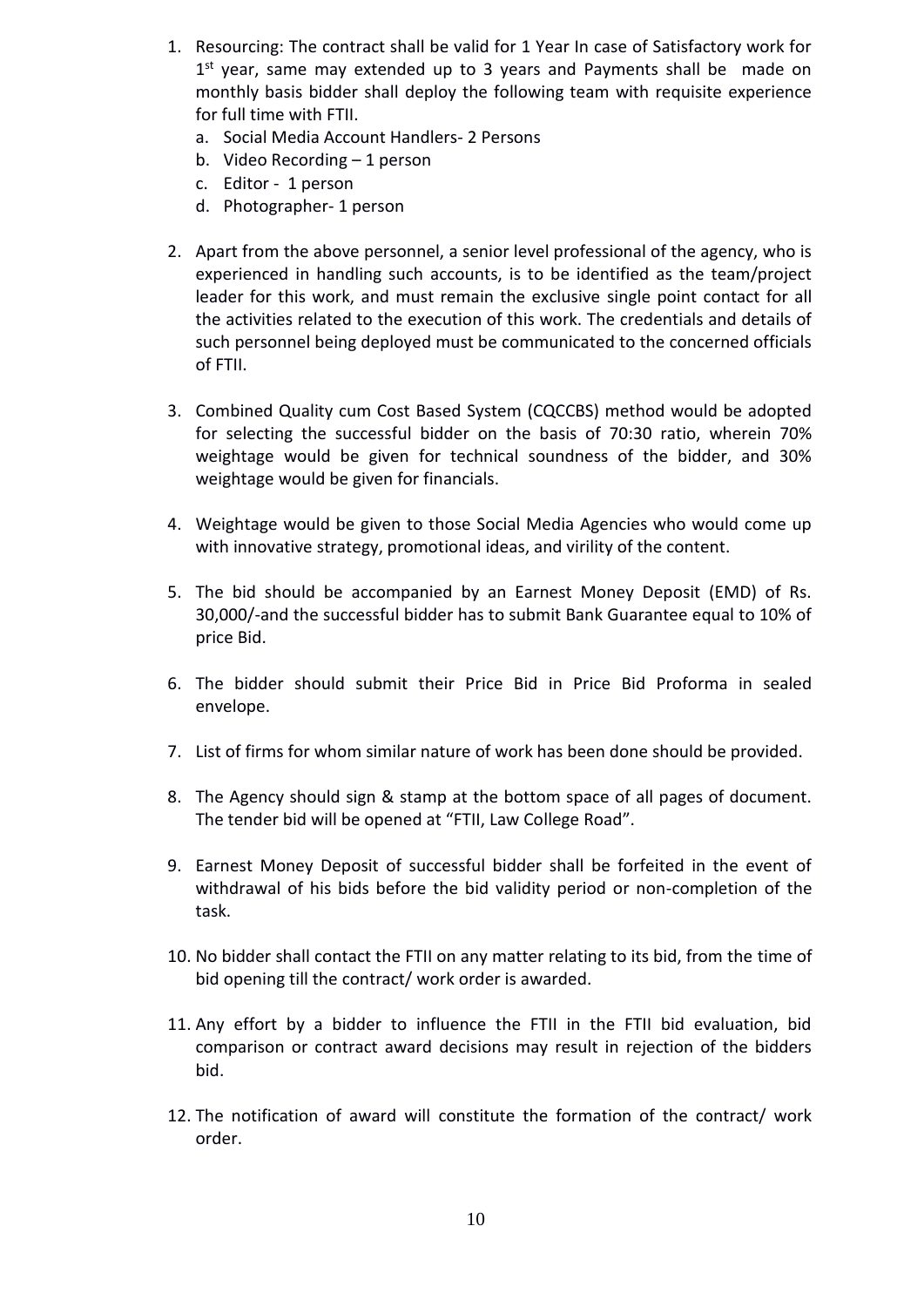- 13. The Tenders submitted beyond the date and time fixed shall be summarily rejected. Partial quotations of items will make the tender liable for rejection. Bidder has to give quotation for all items in the Tender Performa.
- 14. FTII, reserves the right either to accept or reject any or all the tenders at any time prior to award of contract.
- 15. No request for increase in the rates will be entertained during the period of contract items. No advance payment will be made. Also, no interest will be paid on delayed payment.
- 16. The FTII reserves the rights to reject any or all tenders. FTII, in order to satisfy itself can get a spot enquiry to verify soundness, capability and viability of the tendering firm.
- 17. All disputes are subject to the jurisdiction of courts PUNE.
- 18. In case of any differences the firms can be called for negotiation. Director, FTII will be the Sole Arbitrator on all matters and his decision will be binding on the bidder

## **Term of payment**

### **1. No advance payment will be paid to the agency**

- 2. Payment shall be made on monthly basis after satisfactory completion of the job in all respect.
- 3. Deduction at source for TDS or any other tax applicable shall be made as per law.
	- 4. FTII shall not be liable for any default of payment by the agency to the other party, manpower involved or engaged by it for this project.
	- 5. The department will not bear any additional cost of any kind for any work that at the agency may have to undertake in course of the project beyond agreed amount as per tender.
	- 6. In case of default of any kind including failure to fulfill the terms and conditions of the job agreement/tender, FTII can reduce amount as per admissible rule.

### **Tender process**

- **1. Technical bids will carry a total of 70% Weightage**
- 2. All bidders are required to necessarily make a short Power Point Presentation of total Social Media concept to be deployed. The Technical evaluation will have a weight-age of 70marks on the basis of various parameters like Innovative Strategy, approach and methodology of the project, Promotional Ideas, Virility of the Content, P.P. Presentation, conceptualization of themecreativestrength like Creative Director, Copy writer, Editor Etc.
- **3. The financial bids will be opened only of those bidders whose technical bids would be complete in all respects as per tender document and such bidder secure a minimum 75% (75) marks in the technical evaluation.**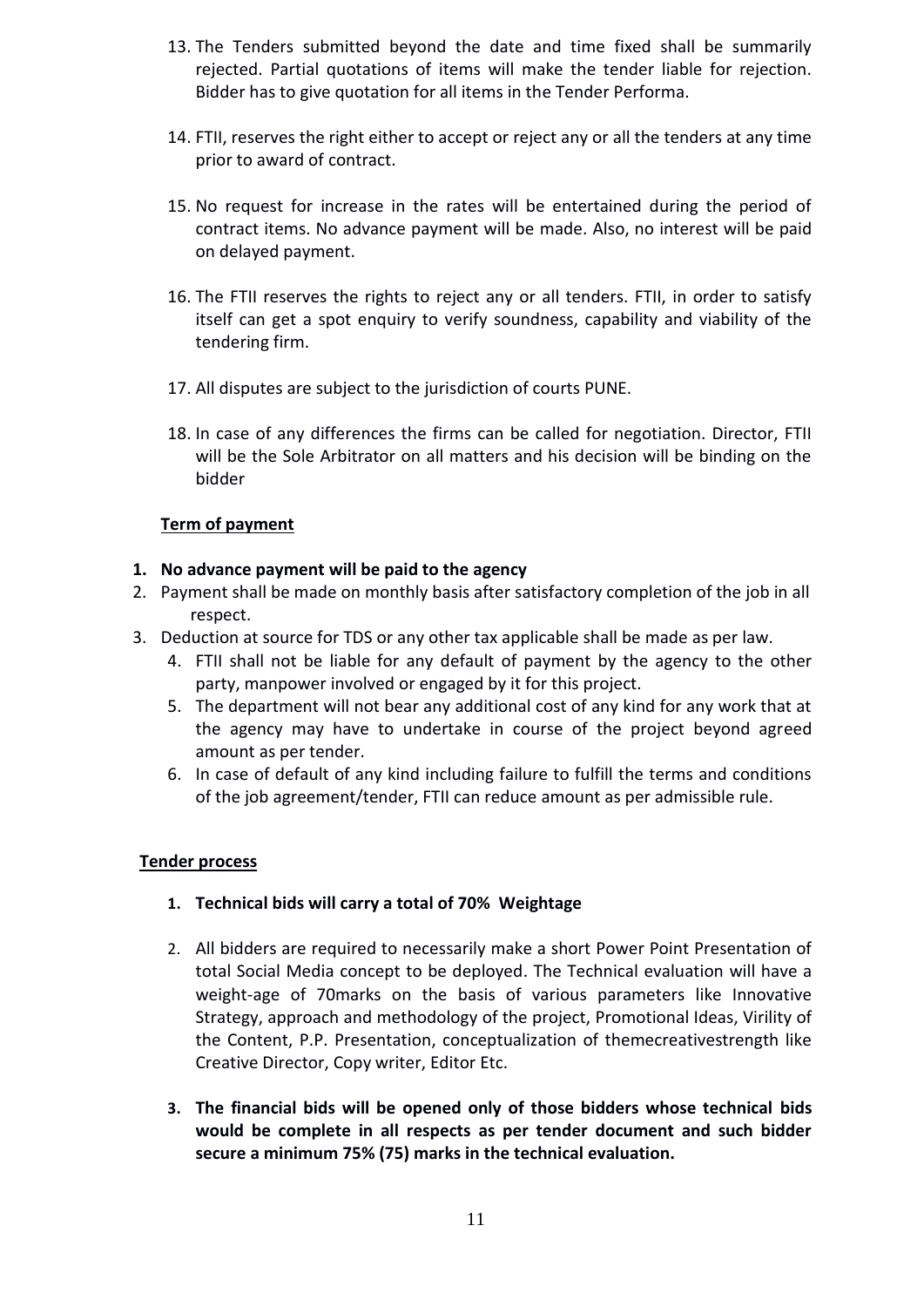- 4. **Financial bids will carry a total of 30% Weightage**. The bids with lowest cost will be given a score of 100% (30) marks that will be L-1; the other bids will be given financial score that are proportional to their price.
- 5. The authority of FTII administration have the full power to amend any content of the tender or cancel the tender without giving any justification and notice.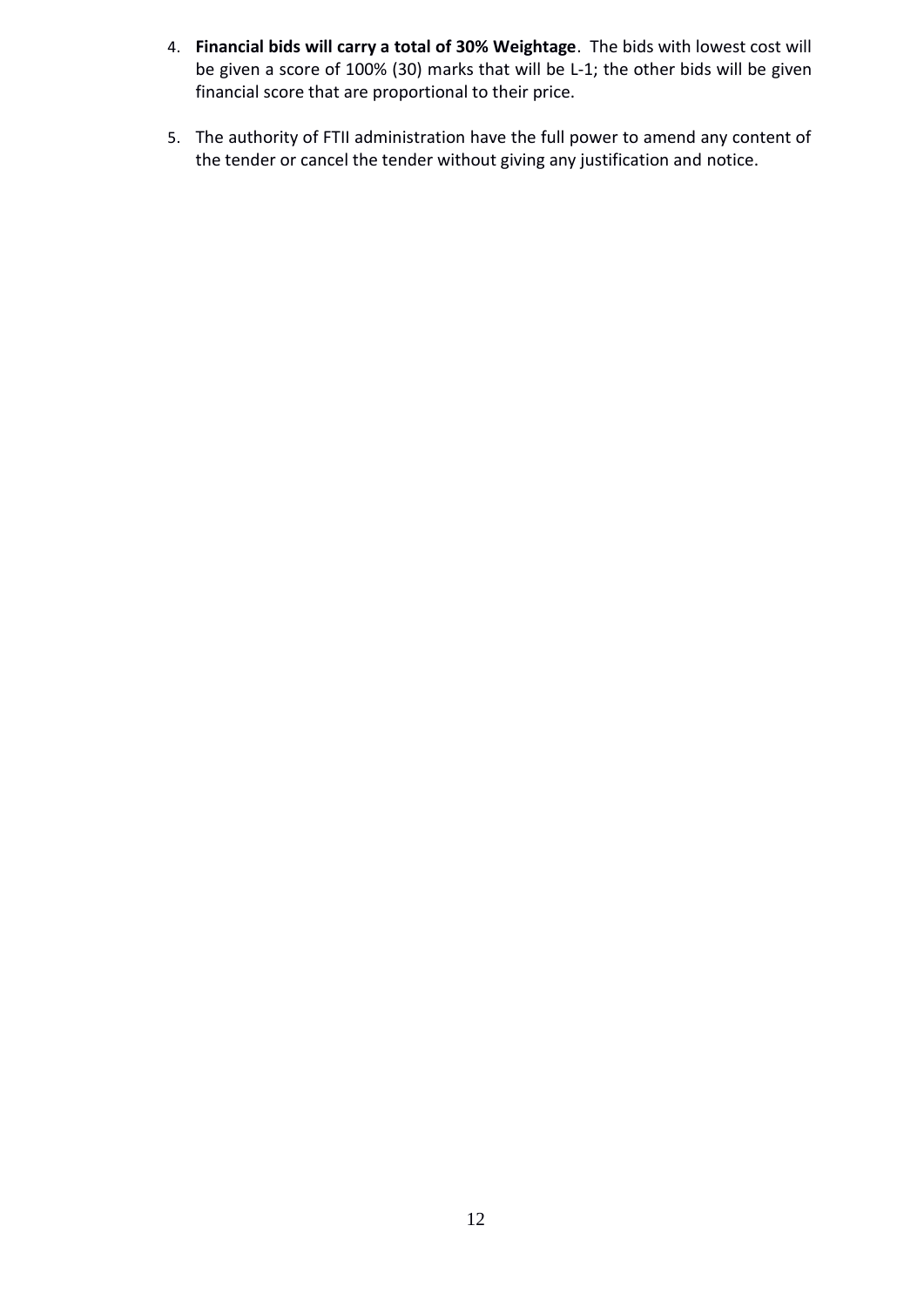### **FINANCIAL BID**

I, authorized representative of the Company, hereby quote the rates (per month) inclusive of all incidental expenses and taxes for **Engaging Social Media Agency for FTII**  behalf of my Firm/Organization :

| Sr.No | Description of job                                                                                                                                                                                | Rate in figures & words |
|-------|---------------------------------------------------------------------------------------------------------------------------------------------------------------------------------------------------|-------------------------|
|       | <b>Consolidated cost for Social Media Services,</b><br>solution, applications and charges<br>for<br>deployment of 5 personnel on full time basis<br>with requisite qualification. (Monthly basis) |                         |
|       | Total Amount for 12 months (1 x 12)                                                                                                                                                               |                         |

I, undertake to abide by the terms & conditions as laid down in the tender documents of FTII, Government of India, Pune and to follow the instructions given by the Evaluation Committee (Department) as well as Expert Committee of FTII, Government of India, from time to time.

| Signature                |  |  |
|--------------------------|--|--|
| Name of the              |  |  |
| Person with designation: |  |  |
| Name of the Firm         |  |  |
| Date, Address            |  |  |
| Tel. No.                 |  |  |
| Fax No.                  |  |  |
| Mobile No.               |  |  |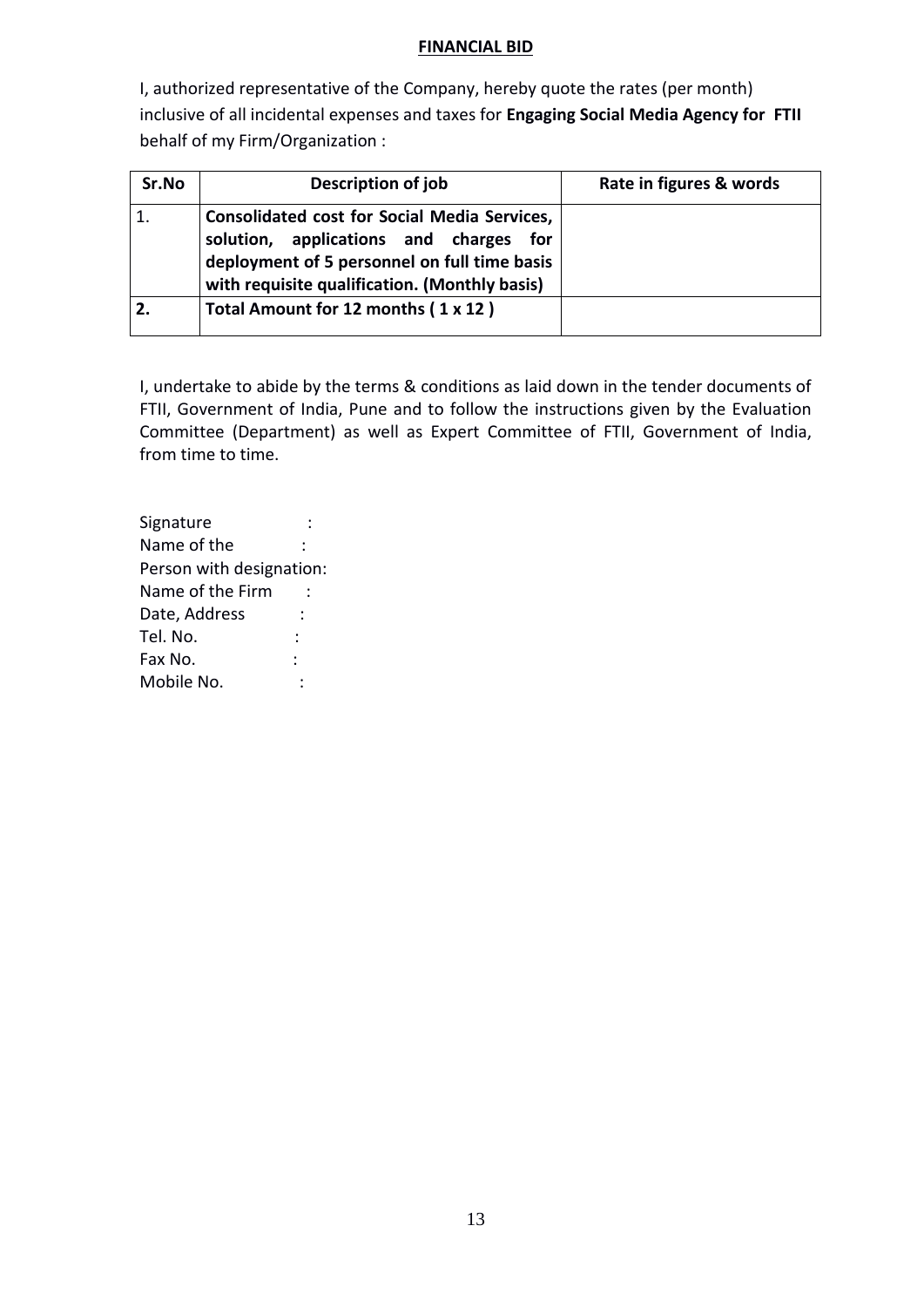# **2. Eligibility Criteria**

- a) The tender documents should be signed and stamped by the bidder of each page to comply the tender terms and conditions
- b) Scanned copy of EMD, PAN card, Shop Act License, Certificate of Incorporation, GST Registration Certificate, Annual Income Tax Return filed for last three years, copy of work experience of similar nature with requisite proof and scanned copy of the tender acceptance letter duly signed by authorised representative of the firm as a token of acceptance of the terms & conditions in pdf format.
- c) Specifications/drawings, as applicable
- d) Technical details with technical parameters
- e) Requirement of training / on-job training to faculty/staff as applicable.
- f) Requirement of installation/commissioning
- g) Requirement of Acceptance Trials, Pre-despatch inspection and Joint Despatch inspection etc.
- h) Requirement of Technical documentation
- i) Assistance required after completion of warranty.
- j) Requirement of pre-site/equipment inspection.
- k) Quotation in original must be from the manufacturers/authorized supply house. In the case the bidder is an authorized dealer/supply house, he should name the original manufacturer. Bidder should furnish warranty to quality from the manufacturer and also furnish a certificate

from the manufacturer that the bidder can quote items of the manufacturer directly. Offers not complying with these requirements will be rejected, without any notice/back reference.

Note: Any other details, as considered necessary depending upon nature of tender/case requirements.

**3. Two-Bid System -** In respect of Two-bid system, Bidders are required to furnish clause by clause compliance in respect of eligibility criteria, qualitative requirements, technical details and specifications etc. bringing out clearly the deviations, if any. The Bidders are advised to submit the compliance statement in the following format along with Technical Bid -

| Para of RFP eligibility  | Specification of   | Compliance to            | In case of non-  |
|--------------------------|--------------------|--------------------------|------------------|
| criteria/qualitative     | stores/equipments/ | <b>RFP</b> specification | compliance,      |
| requirement/technical    | litem offered      | - whether Yes /          | deviation from   |
| details and              |                    | No.                      | <b>RFP</b> to be |
| specification of stores/ |                    |                          | specified in an  |
| equipments               |                    |                          | unambiguous      |
|                          |                    |                          | Iterms           |
|                          |                    |                          |                  |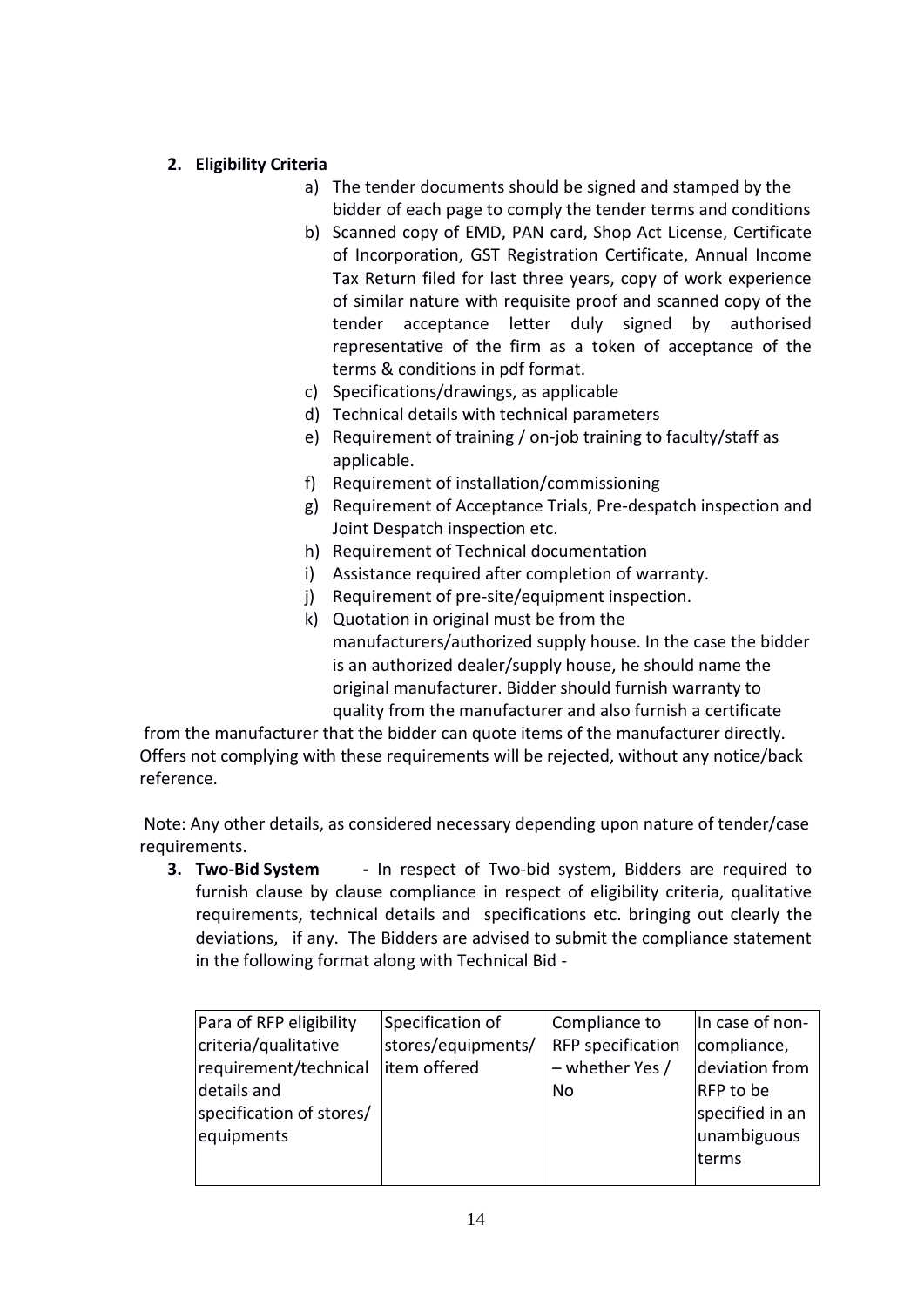**4. Delivery Period -** Delivery period for supply of items/services would be 4-6 weeks from the effective date of order. Please note that order can be cancelled unilaterally by the Buyer/Customer in case items/services are not received within the contracted delivery period. Extension of contracted delivery period will be at the sole discretion of the Buyer/Customer with applicability of LD clause.

## **5. Delivery Terms:**

## **INCOTERMS for Delivery and Transportation** - ("E" / F"" / "C" / "D" Terms)

Unless otherwise specifically agreed to by the Buyer/Customer and the Seller/Supplier/Contractor and incorporated in the contract, the applicable rules & regulations for transportation of goods from foreign countries will be as per the contemporary version of International Commercial Terms (INCOTERMS) evolved by International Chamber of Commerce, Paris. Definition of Delivery Period is given below -

|    | <b>TERMS OF DELIVERY</b>      | <b>DATE OF DELIVERY</b>                                                                           |
|----|-------------------------------|---------------------------------------------------------------------------------------------------|
|    | a) Local Delivery at Site     | The date on which the delivery is<br>made at the consignee's site<br>mentioned in the contract.   |
|    | b) Ex-works                   | The date the Seller delivers the<br>goods to the Buyer at Seller's<br>factory / premises.         |
|    | c) F.O.R. Station of Dispatch | The date on which the goods are<br>placed by the Seller on rail with<br>clear Rail Receipt.       |
|    | d) By Post Parcel             | The date of postal receipt.                                                                       |
| e) | Dispatch by Air               | The date of Air-way Bill.                                                                         |
| f) | F.O.R. Destination            | The date on which the goods<br>reach the destination railway<br>specified<br>station<br>in<br>the |
|    | contract,<br>stated.          | unless<br>otherwise                                                                               |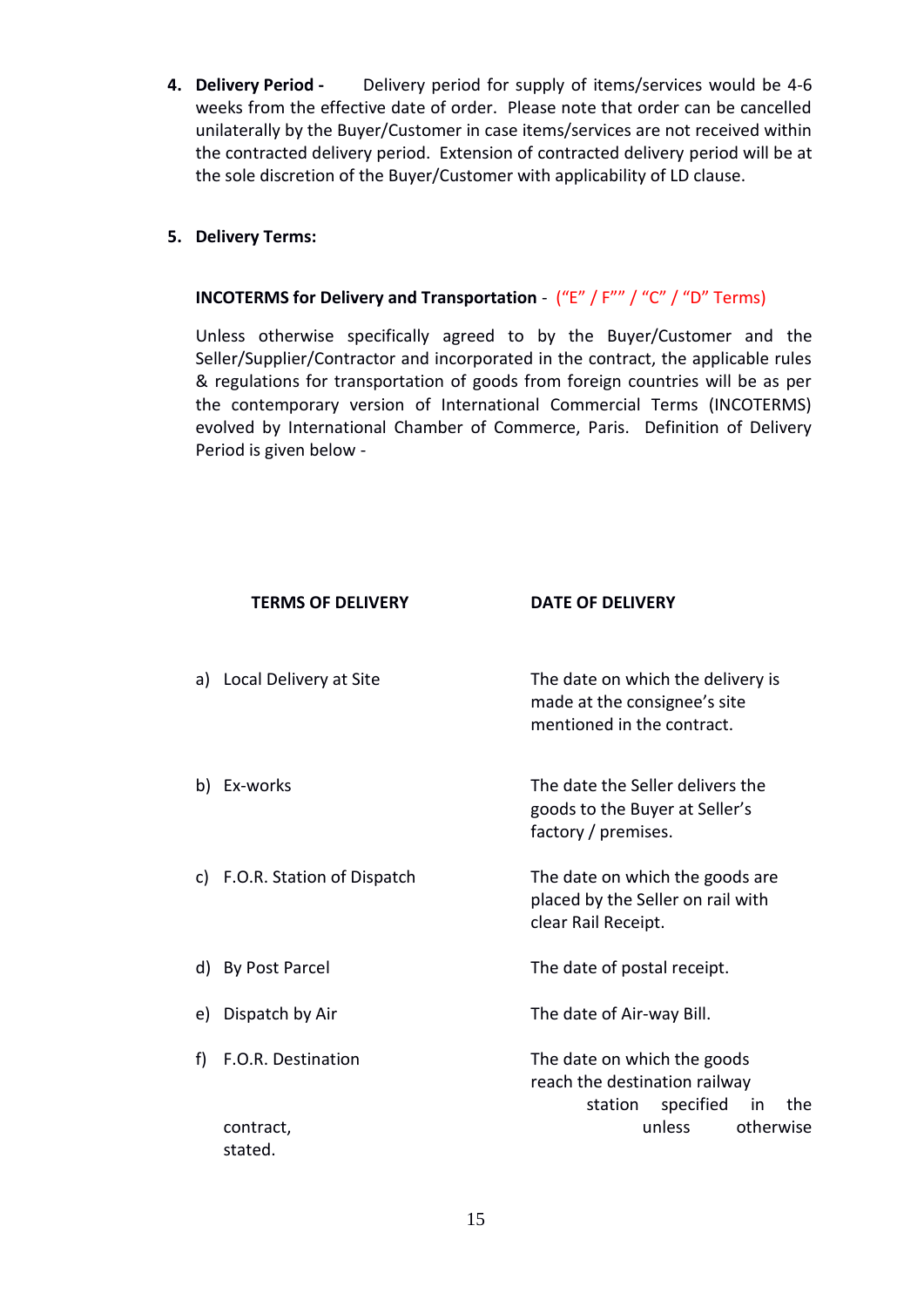| g) C.I.P. Destination         | The date on which the delivery is<br>effected at the destination<br>mentioned in the contract.                                                             |
|-------------------------------|------------------------------------------------------------------------------------------------------------------------------------------------------------|
| h) F.A.S. Port of Shipment    | The date on which the Seller deliver<br>the goods alongside the vessel at the<br>specified port of shipment. This date is<br>reflected in Bill of Lading.  |
| F.O.B. Port of Shipment<br>i) | The date on which the Seller<br>delivers the goods on vessel's<br>board at the specified port of<br>shipment. This date is reflected in<br>Bill of Lading. |
| j) C.I.F. Port of Destination | The date on which the goods actually<br>arrived at the Destination Port.                                                                                   |

Note - The FAS, FOB & CIF terms of delivery are applicable for goods which are directly imported from foreign countries against the subject contract and not imported already by the Seller/Supplier under its own arrangement. The CIP terms of delivery may be applied both for domestic as well as imported supplies.

# **6. Consignee details – Purchase Stores, Film and Television Institute of India, Law College Road, Pune**

**7. Period of Contract incase of services:** The contract would be for (One Year.) from the effective date of contract. Please note that Contract can be cancelled unilaterally by the customer/buyer in case services are not received as per quality and standard specified in the RFP and contract within the contracted period.

**8**. The customer/buyer reserves the right to exercise the option clause and repeat order clause as per text given in Chapter IV of this RFP.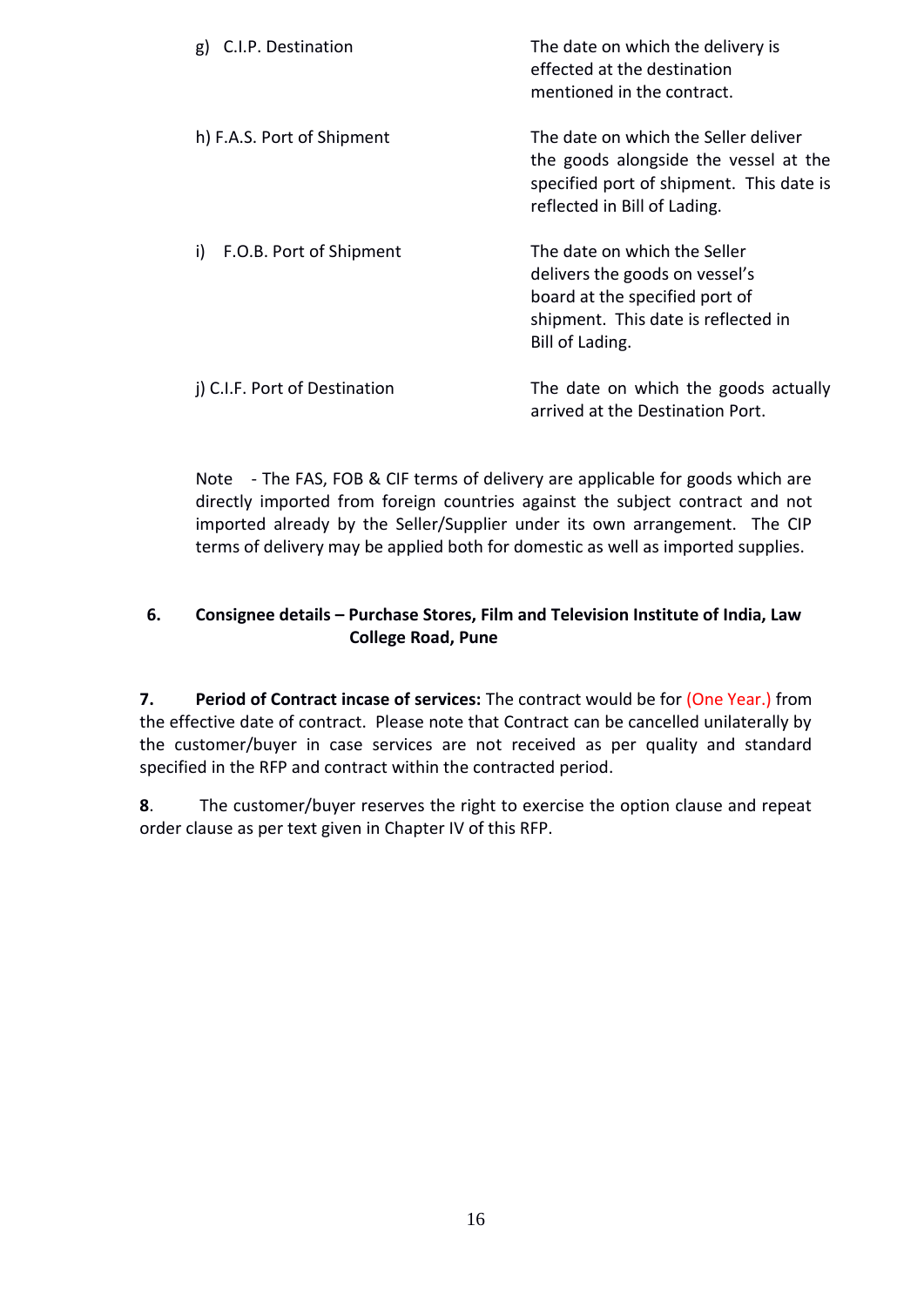## **Part III – Standard Conditions of RFP**

The Bidder is required to give confirmation of their acceptance of the essential and Standard Conditions of the Request for proposal mentioned below which will automatically be considered as part of the Contract concluded with the successful Bidder(i.e. Contractor/Supplier in the contract) as selected by the customer/buyer. Failure to do so may result in rejection of the Bid submitted by the Bidder.

1. **Law:** The Contract shall be considered and made in accordance with the laws of the Republic of India. The contract shall be governed by and interpreted in accordance with the laws of the Republic of India.

2. **Effective Date of Contract incase of AMC/ Services**: The contract shall come into effect on the date of signatures of both the parties on the contract (Effective Date) and shall remain valid until the completion of the obligations of the parties under the contract. The deliveries and supplies and performance of the services shall commence from the effective date of the contract.

3. **Arbitration:** All disputes or differences arising out of or in connection with the contract shall be settled by bilateral discussions. Any dispute, disagreement or question arising out of or relating to the Contract or relating to services or performance, which cannot be settled amicably, may be resolved through arbitration. The format of arbitration clause in respect of indigenous private bidders, foreign bidders and CPSU are given in Annexure-III, IV & V respectively.

4. **Penalty for use of Undue influence**: The contractor/supplier undertakes that he has not given, offered or promised to give, directly or indirectly, any gift, consideration, reward, commission, fees, brokerage or inducement to any person in service of the customer or otherwise in procuring the Contracts or forbearing to do or for having done or forborne to do any act in relation to the obtaining or execution of the present Contract or any other Contract with the Government of India for showing or forbearing to show favour or disfavour to any person in relation to the present Contract or any other Contract with the Government of India. Any breach of the aforesaid undertaking by the Contractor/Supplier or any one employed by him or acting on his behalf (whether with or without the knowledge of the contractor) or the commission of any offers by the contractor or anyone employed by him or acting on his behalf, as defined in chapter IX of the Indian Penal Code, 1860 or the Prevention of Corruption Act, 1986 or any other Act enacted for the prevention of corruption shall entitle the customer to cancel the contract and all or any other contracts with the contractor and recover from the contractor the amount of any loss arising from such cancellation. A decision of the customer or his nominee to the effect that a breach of the undertaking had been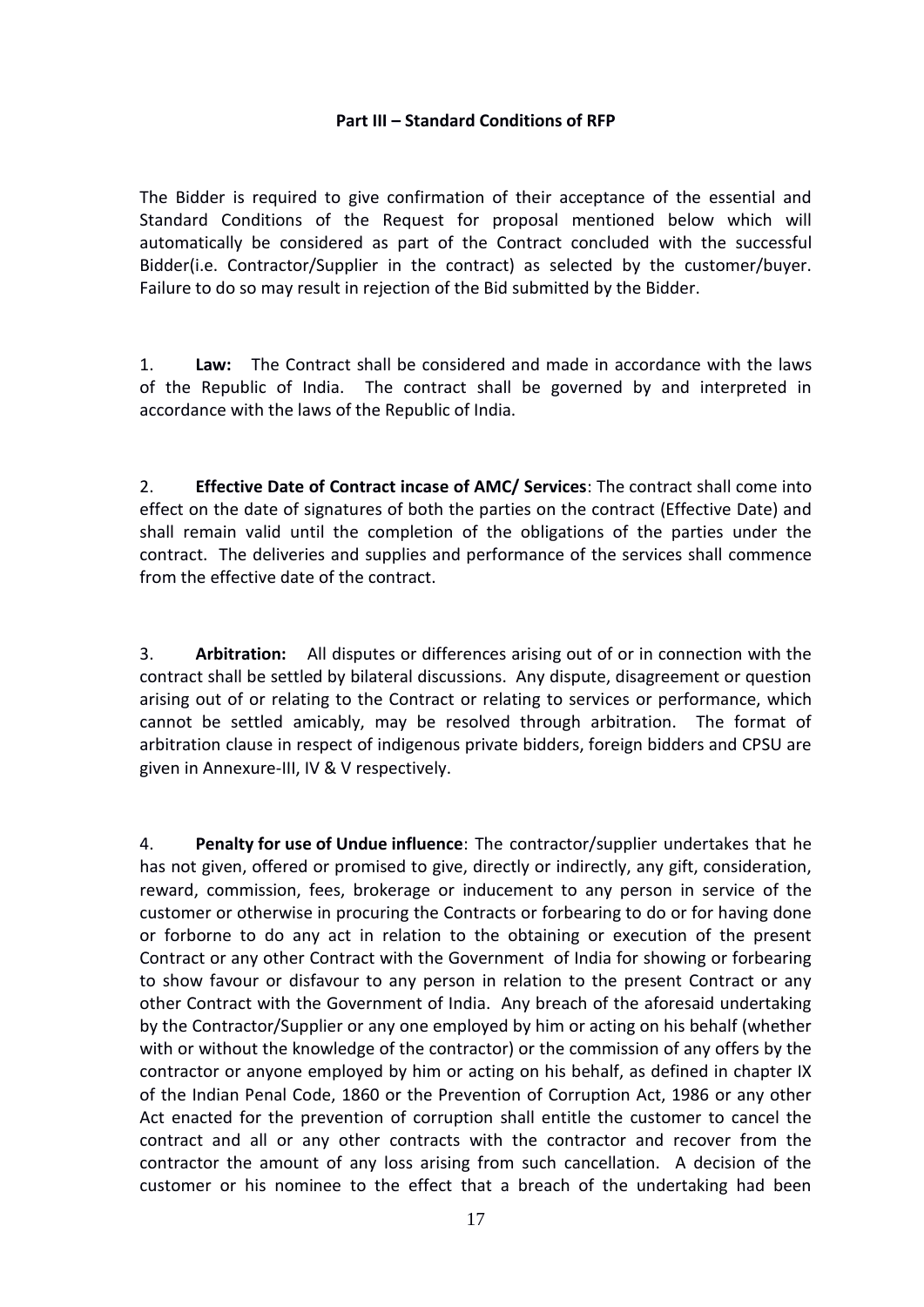committed shall be final and binding on the Contractor. Giving or offering of any gift, bribe or inducement or any attempt at any such act on behalf of the contractor towards any officer/employee of the customer or to any other person in a position to influence any officer/employee of the customer for showing any favour in relation to this or any other contract shall render the contractor to such liability/penalty as the customer may deem proper, including but not limited to termination of the contract, imposition of penal damages, forfeiture of the Bank Guarantee and refund the amounts paid by the customer.

5. **Agents/Agency Commission:** The contractor/Supplier confirms and declares to the customer that the contractor is the original provider of the services referred to in this Contract and has not engaged any individual or firm, whether Indian or foreign whatsoever, to intercede, facilitate or in any way to recommend to the Government of India or any of its functionaries whether officially or unofficially, to the award of the contract to the contractor, nor has any amount been paid, promised or intended to be

paid to any such individual or firm in respect of any such intercession, facilitation or recommendation. The contractor agrees that if it is established at any time to the satisfaction of the customer that the present declaration is in any way incorrect or if at a later stage it is discovered by the customer that the contractor has engaged any such individual/firm, and paid or intended to pay any amount, gift, reward, fees, commission or consideration to such person, party, firm or institution, whether before or after the signing of this contract the contractor will be liable to refund that amount to the customer. The contractor will also be debarred from entering into any supply Contract with the Government of India for a minimum period of five years. The customer will also have a right to consider cancellation of the Contract either wholly or in part, without any entitlement or compensation to the Contractor who shall in such an event be liable to refund all payments made by the customer in terms of the contract along with interest at the rate of 2% per annum above 18% penal rate. The customer will also have the right to recover any such amount from any contracts concluded earlier by contractor/supplier with the Government of India or with customer/buyer.

6. **Access to Books of Accounts:**In case it is found to the satisfaction of the customer that the contractor has engaged an Agent or paid commission or influenced any person to obtain the contract as described in clauses relating to Agents/Agency Commission and penalty for use of undue influence, the Contractor, on a specific request of the customer shall provide necessary information/inspection of the relevant financial documents/information.

7. **Non-disclosure of Contract documents:** Except with the written consent of the customer, contractor shall not disclose the contract or any provision of the contract or information related to services thereof to any third party.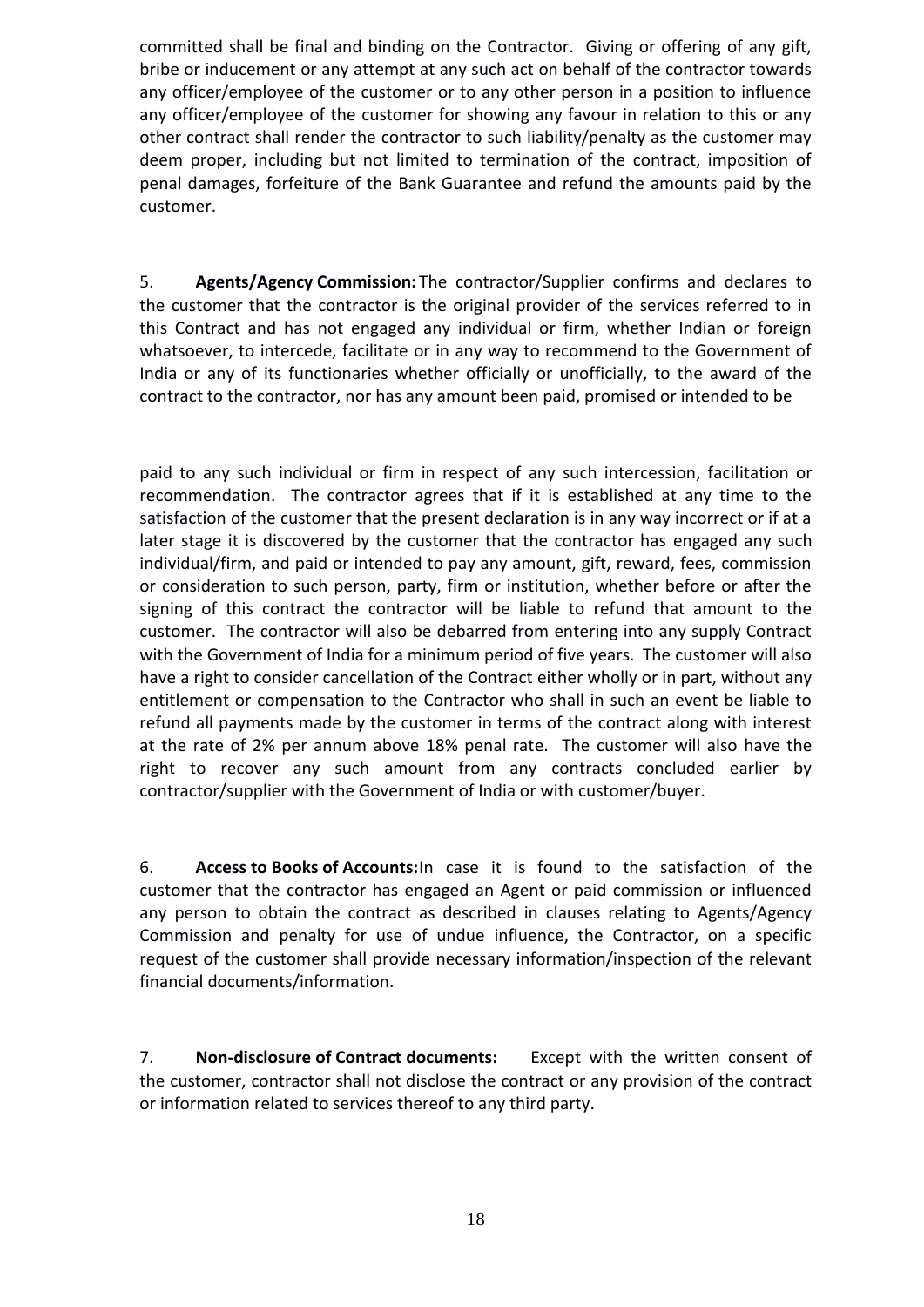8. **Penalty and Liquidated Damages:** In the event of the contractor failure to submit the Bonds, Guarantees and Documents, supply the coordinator, supervisor and office helpers & services as specified in this contract, the customer may, at his discretion, withhold any payment until the completion of the contract. The customer may also deduct from the contractor as agreed, liquidated damages to the sum of 1% of the contract price of the delayed services mentioned above for each day subject to the maximum value of the Liquidated Damages being not higher than 10% of the value of delayed services.

9. **Termination of Contract:** The customer shall have the right to terminate this Contract in part or in full in any of the following cases:-

- (a) The delivery of the services is delayed for causes not attributed to Force Majeure for more than 15 days after the scheduled date of signing of contract.
- (b) The contractor is declared bankrupt or becomes insolvent.
- (c) The delivery of services is delayed due to causes of Force Majeure by more than 01 months provided Force Majeure clauses is included in contract.
- (d) The customer has noticed that contractor has utilized the services of any agent in getting this contract and paid any commission to such individual/company etc.
- (e) As per decision of the Arbitration Tribunal.

10. **Notices:** Any notice required or permitted by the contract shall be written in the English language and may be delivered personally or may be sent by FAX or registered pre-paid mail/airmail, addressed to the last known address of the party to whom it is sent.

11. **Transfer and Sub-letting:** The contractor has no right to give, bargain, sell, assign or sublet or otherwise dispose of the contract or any part thereof, as well as to give or to let a third party take benefit or advance of the present Contract or any part thereof.

12. **Patents and other Industrial Property Rights:** The prices stated in the present Contract shall be deemed to include all amounts payable for the use of patents, copyrights, registered charges, trademarks and payments for any other industrial property rights. The Contractor shall indemnify the customer against all claims from a third party at any time on account of the infringement of any or all the rights mentioned in the previous paragraphs whether such claims arise in respect of manufacture or use.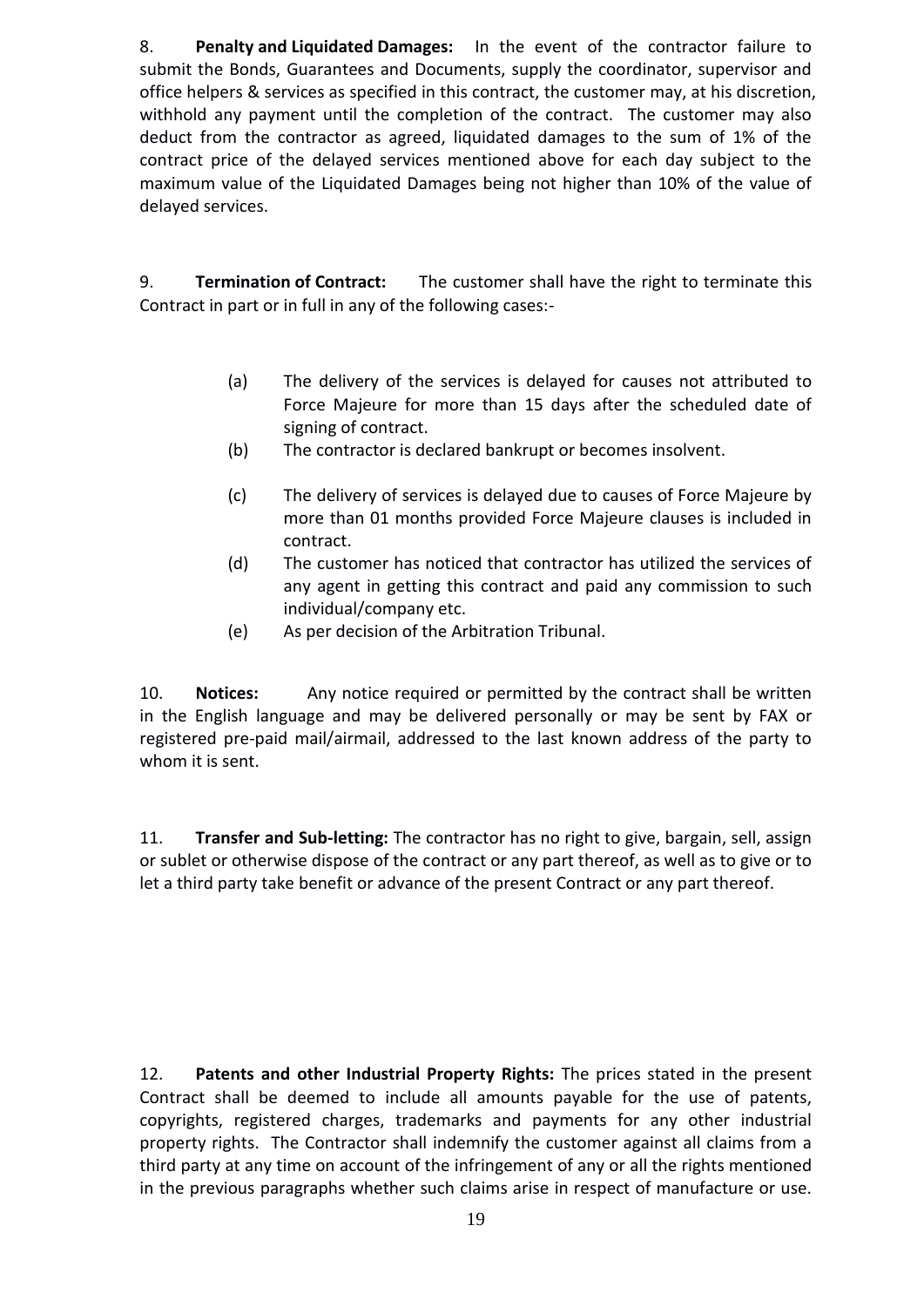The contractor shall be responsible for the completion of the services in satisfactory manner during the currency of the contract.

13. **Amendments:**No provision of present contract shall be changed or modified in any way (including this provision) either in whole or in part except by an instrument in writing made after the date of this Contract and signed on behalf of both the parties and which expressly states to amend the present Contract.

# 14. **Statutory Duties & Taxes:**

- (a) Any change in any duty/tax upward/downward as a result of any statutory variation taking place within contract terms shall be allowed to the extent of actual quantum of such duty/tax paid by the contractor. Similarly, in case of downward revision in any duty/tax, the actual quantum of reduction of such duty/tax shall be reimbursed to the customer by the contractor. All such adjustments shall include all reliefs, exemptions, Rebates, concession etc. if any obtained by the contractor.
- (b) If it is desired by the Bidder to ask for the GST to be paid as extra, the same must by specifically stated. In the absence of any such stipulation in the bid, it will be presumed that the prices quoted by the Bidder are inclusive of GST and no liability will be developed upon the Customer.
- (c) On the Bids quoting GST, the rate and the nature of GST applicable at the time of supply should be shown separately. GST will be paid to the Contractor at the rate at which it is liable to be assessed or has actually been assessed provided the transaction of services is legally liable to GST and the same is payable as per the terms of the contract.

15. **Pre-Integrity Pact Clause for Services:** An "Integrity Pact" would be signed between the customer & successful contractor. This is a binding agreement between the customer and contractor for specific contracts in which the customer promises that it will not accept bribes during the procurement and services process and bidder promise that they will not offer bribes. Under this Pact, the Bidders for specific services or contracts agree with the customer to carry out the procurement and services in a specified manner. Elements of the Pact are as follows:

- a. A pact (contract) between the (Principal/ Office) and successful contractor for this specific activity (the successful Bidder);
- b. An undertaking by the Principal/Office that its officials will not demand or accept any bribes, gifts etc., with appropriate disciplinary or criminal sanctions in case of violation;
- c. A statement by successful Bidder that it has not paid, and will not pay, any bribes;
- d. An undertaking by successful Bidder to disclose all payments made in connection with the contract in question to anybody (including agents and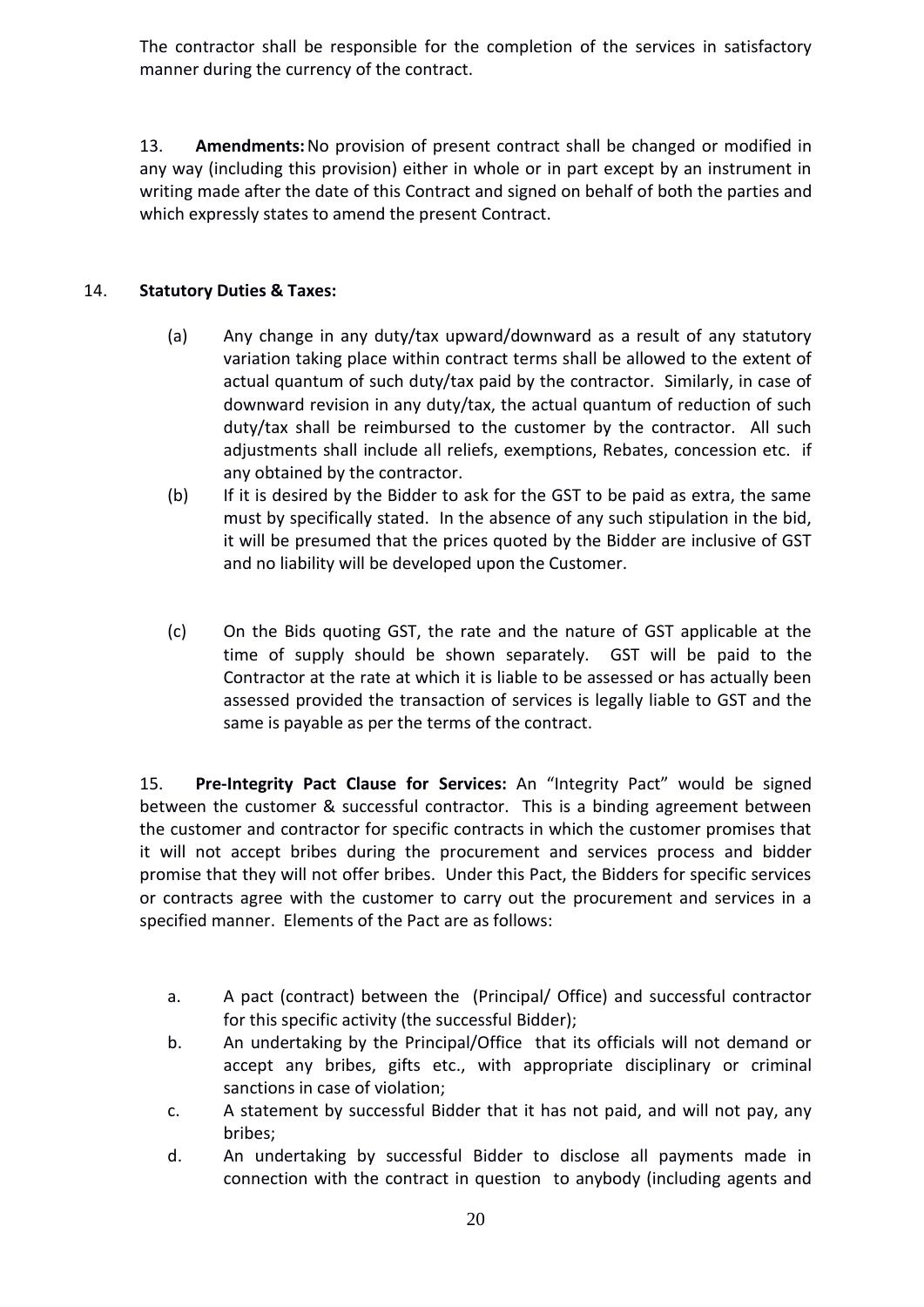other middlemen as well as family members, etc. of officials); the disclosure would be made either at the time of signing of contract or upon demand of the Principal, especially when a suspicion of a violation by that successful bidder/contractor emerges;

- e. The explicit acceptance by successful Bidder that the no-bribery commitment and the disclosure obligation as well as the attendant sanctions remain in force for the winning Bidder until the contract has been fully executed.
- f. Undertaking on behalf of a successful Bidding company/ contractor will be made "in the name for and on behalf of the company's Chief Executive Officer".
- g. The following set of sanctions shall be enforced for any violation by a Bidder of its commitments or undertaking:
- (i) Denial or loss of contracts;
- (ii) Forfeiture of the bid security and performance bond;
- (iii) Liability for damages to the principal/office and the competing Bidders; and
- (iv) Debarment of the violator by the Principal/Office for an appropriate period of time.
- h. Bidders are also advised to have a company code of conduct (clearly rejecting the use of bribes and other unethical behaviours and compliance program for the implementation of the code of conduct throughout the company.

# **Part IV-Special Conditions of RFP**

The Bidder is required to give confirmation of their acceptance of Special conditions of the RFP mentioned below which will automatically be considered as part of the Contract concluded with the successful Bidder. (i.e. Contractor/Supplier in the contract) as selected by the customer. Failure to do may result in rejection of Bid submitted by the Bidder.

# 1. **Performance Guarantee:**

The Bidder will be required to furnish a Performance Guarantee by way of Bank Guarantee through a public sector bank or a private section bank authorized to conduct government business (ICICI Bank Ltd., Axis Bank Ltd or HDFC Bank Ltd.) for a sum equal to 10% of the contract value within 30 days of receipt of the confirmed order. Performance Bank Guarantee should be valid up to 60 days beyond the date of completion of Contract period. The specimen of PBG is given in Annexure VI.

2. **Option clause:**The contract will have an Option Clause, wherein the customer can exercise an option to procure an additional 50% of the original contracted number in accordance with the same rate, terms & conditions of the present contract. This will be applicable within the currency of contract. The Bidder is to confirm the acceptance of the same for inclusion in the contract. It will be entirely the discretion of the customer to exercise this option or not.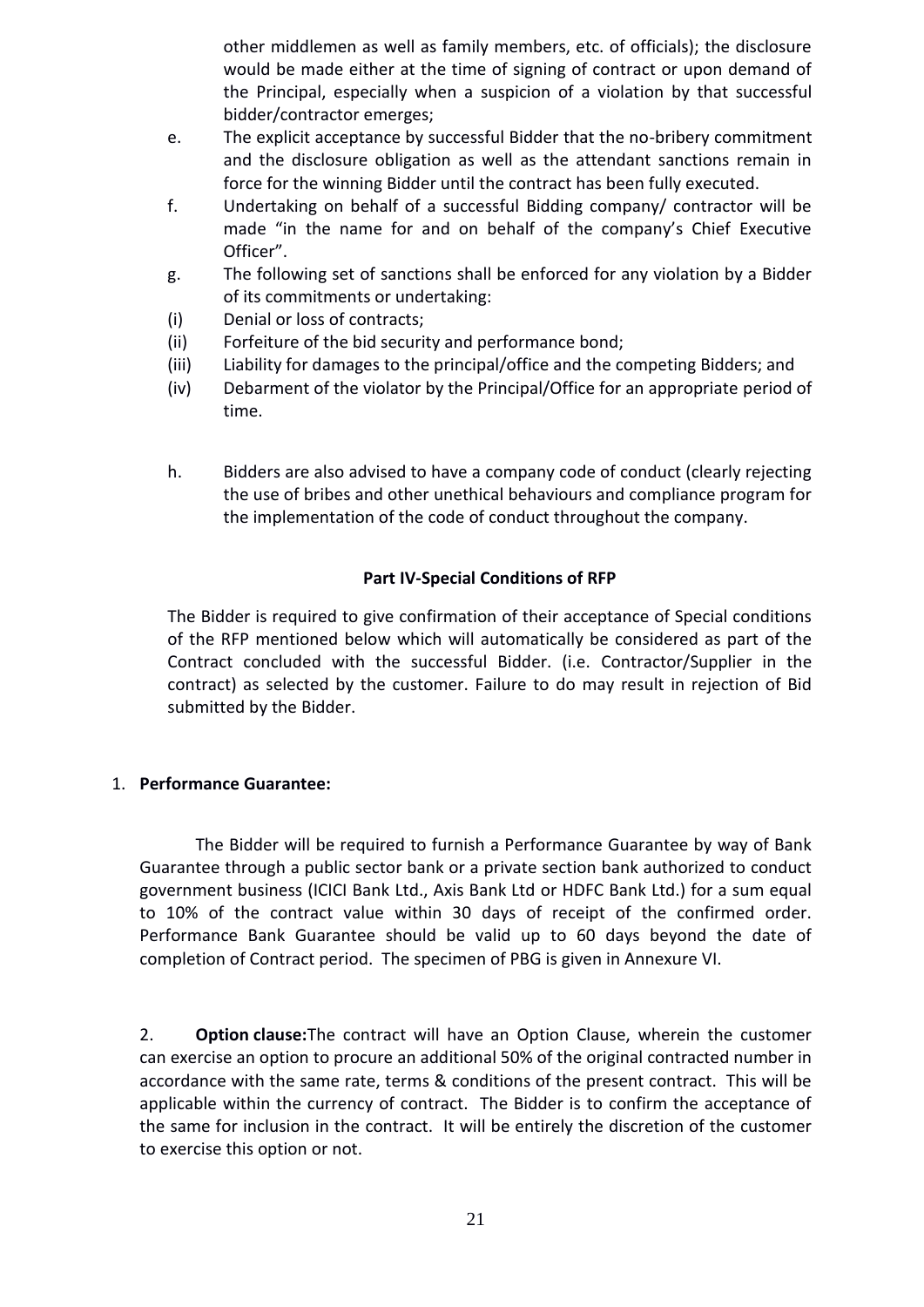3. **Repeat Order Clause:**Repeat order can also be placed with the supplier upto 50% of the quantity of this order on the same terms and conditions as stipulated in the original supply order, during the validity of this supply order or within six months from the date of this supply order, whichever is later. It is a condition of this order and it will be obligatory on the part of supplier to execute such repeat order(s) also as the consideration for this option on favour of the purchase forms part of the main consideration under this order.

4. **Payment Terms:** It will be mandatory for the Bidders to indicate their bank account numbers and other relevant e-payment details so that e-payments could be made through instead of payment through cheques. The payment will be made as per the following terms, on production of the requisite documents:

- **a. Original invoice copy**
- **b. Bank Details**
- **c. Performance Bank Guarantee (PBG) from public sector or private sector as per clause 1 of part IV.**

**5. Paying Authority:** The payment would be made on submission of following documents:-

- (i) Ink signed copy of contractor bills
- (ii) Details for electronic payment viz Account holder's name, Bank name, Branch name and address, Account type, Account number, IFSC code, MICR code (if these details are not incorporated in supply order/contract).
- (iii) Any other document/certificate that may be provided for in the Job Order/Contract.
- (iv) User Acceptance & Satisfactory Services Report.
- (v) Original copy of PBG.

(6) **Fall Clause:** The following fall clause will form part of the contract placed on successful Bidder:

> i) The price charged for the services supplied under the contract by the contractor shall in no even exceed the lowest price at which the contractor provides the services of identical description to any persons/organization including the customer or any department of the Central Government or any department of state government or any statutory undertaking of the central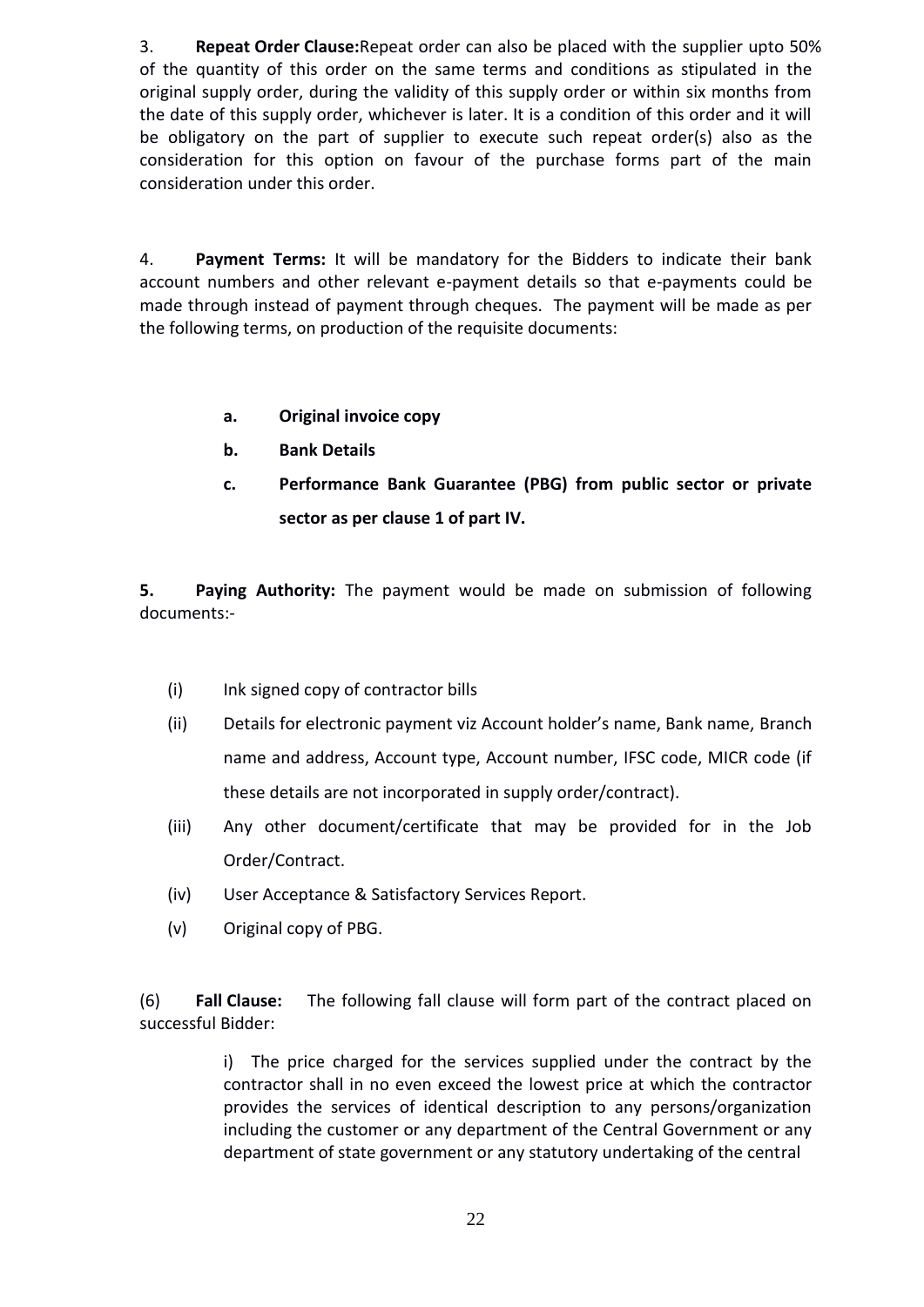or state government as the case may be during the period till performance of all services placed during the currency of the contract is completed.

ii) If at any time, during the said period the contractor reduces the service price or offer to provide services to any person/organization including the customer or any department of central Government or any Department of the State Government or any Statutory undertaking of the Central or State Government as the case may be at a price lower than the price chargeable under the contract. Such reduction of services offer of the price shall stand correspondingly reduced.

iii) The contractor shall furnish the following certificate to the customer along with each bill for payment for services made against the contract – "We certify that there has been no reduction in service price of the Housekeepers supplied to the Government under the contract herein and such services have not been offered/sold by me/us to any person/organization including the customer or any department of Central Government or any department of a state Government or and Statutory Undertaking of the Central or state Government as the case may be up to the date of bill/the date of completion

of services against all job orders/contract placed during the currency of the Contract at price lower than the price charged to the government under the contract.

## **7. Risk & Expense clause:**

- i) Should the services thereof not be delivered within the time or times specified in the contract documents, or if defective services is made in respect of the services thereof, the customer shall after granting the contractor seven days to cure the breach, be at liberty, without prejudice to the right to recover liquidated damages as a remedy for breach of contract, to declare the contract as cancelled either wholly or to the extent of such default.
- ii) Should the services thereof not perform in accordance with the specifications/parameters provided by the customer during the check proof tests to be done by the customer, the customer shall be at liberty, without prejudice to any other remedies for breach of contract, to cancel the contract wholly or to the extent of such default.
- iii) In case of a contractual breach that was not remedied within 07 days, the customer shall, having given the right of first refusal to the contractor be at liberty to provide services from any other source as he thinks fit, of the same or similar description to services
- iv) Any excess of the services price cost of services or value of any services procured from any other contract as the case may be, over the contract price appropriate to such default or balance shall be recoverable from the Contractor by Customer.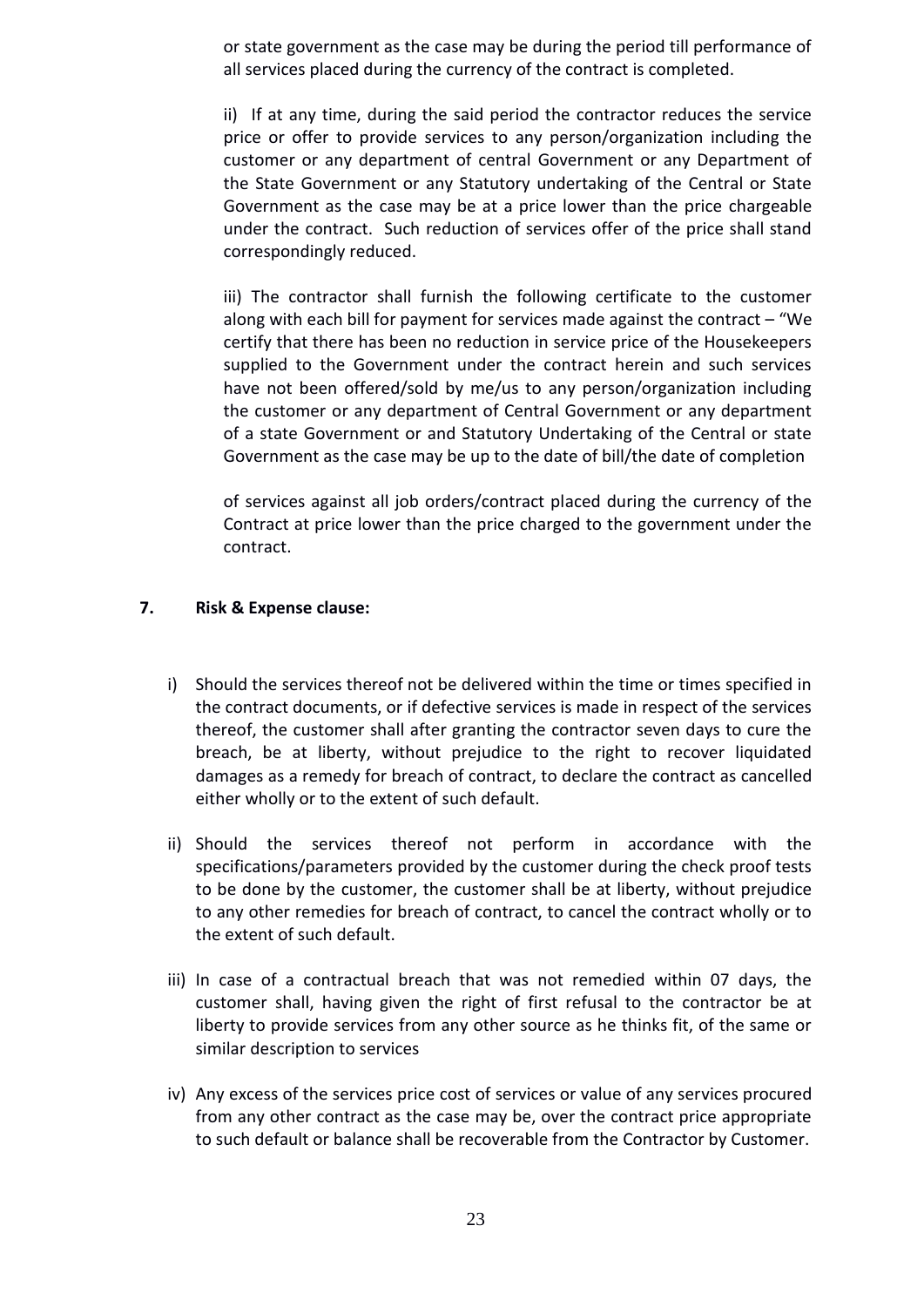### **8. Force Majeure Clause:**

- a. Neither party shall bear responsibility for the complete or partial non performance of any of its obligations (except for failure to pay any sum which has become due on account of receipt of goods under the provisions of the present contract), if the non-performance results from such Force Majeure circumstances as Flood, Fire, Earth Quake and other acts of God as well as War, Military operation, blockade, Acts or Actions of State Authorities or any other circumstances beyond the parties control that have arisen after the conclusion of the present contract.
- b. In such circumstances the time stipulated for the performance of an obligation under the present contract is extended correspondingly for the period of time of action of these circumstances and their consequences.
- c. The party for which it becomes impossible to meet obligations under this contract due to Force Majeure conditions, is to notify in written form the other party of the beginning and cessation of the above circumstances

immediately, but in any case not later than 10 (Ten) days from the moment of their beginning.

- d. Certificate of a Chamber of Commerce (Commerce and Industry) or other competent authority or organization of the respective country shall be a sufficient proof of commencement and cessation of the above circumstances.
- e. If the impossibility of complete or partial performance of an obligation lasts for more than one months either party hereto reserves the right to terminate the contract totally or partially upon giving prior written notice of 15 days to the other party of the intention to terminate without any liability other than reimbursement on the terms provided in the agreement for the goods received.

# **Part V – Evaluation Criteria & Price Bid Issues**

- **1. Evaluation Criteria:** The broad guidelines for evaluation of Bids will be as follows:
	- **a. Only those Bids will be evaluated which are found to be fulfilling all the eligibility and qualifying requirements of the RPF, both technically and commercially.**
	- b. The technical Bids forwarded by the Bidders will be evaluated by the Customer with reference to the technical characteristics/technical parameters/ eligibility criteria as mentioned in the RFP. The compliance of Technical Bids would be determined on the basis of the parameters specified in the RFP.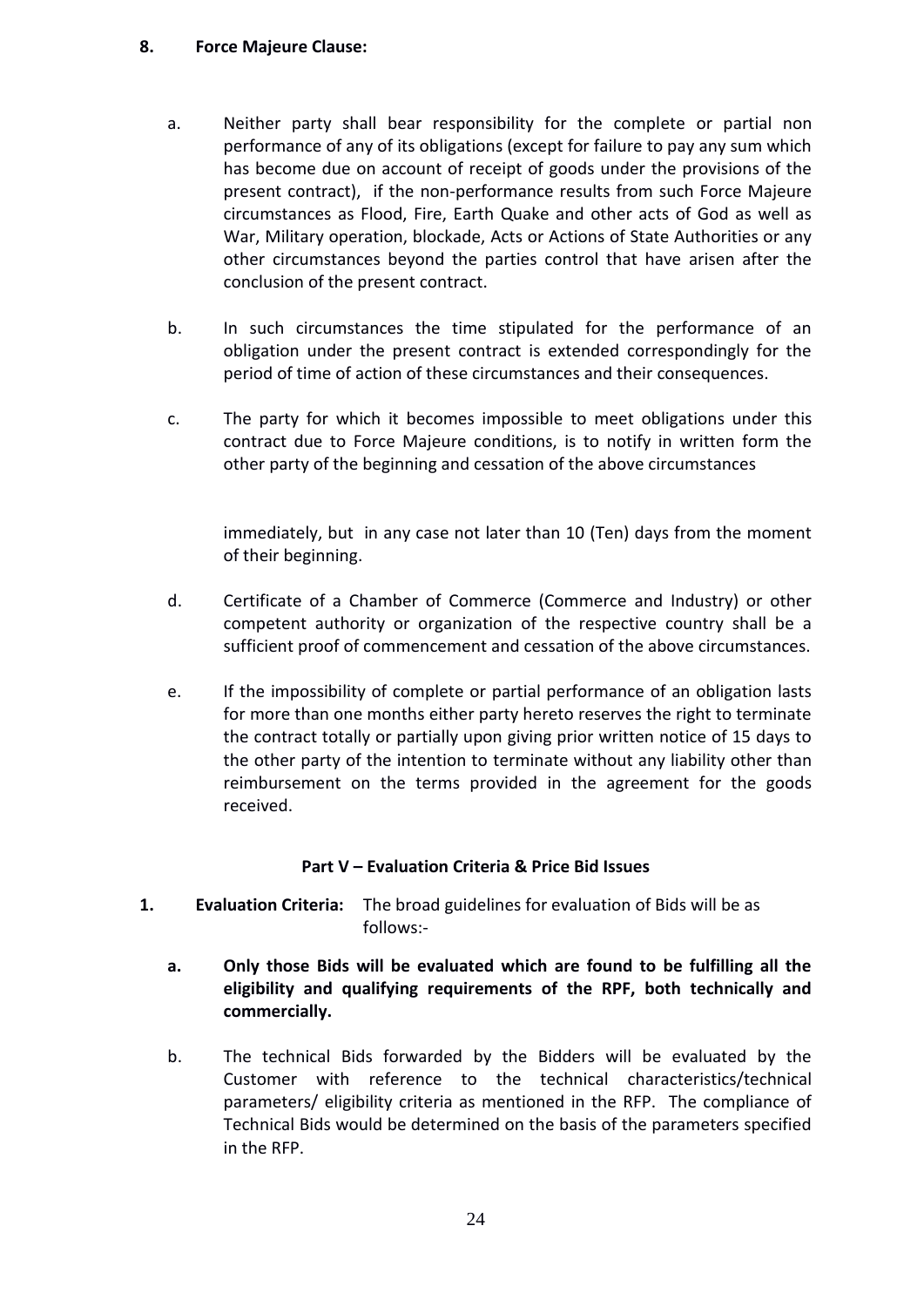c. Past performance report of similar items earlier supplied to this Organization will be taken into consideration while evaluating this bid. The bid shall be rejected, if the past performance of the similar item earlier supplied to the Organization is found to be unsatisfactory.

# **d. The Price Bids of only those Bidders will be opened whose Technical Bids would clear the technical evaluation.**

- e. The lowest Bid will be decided upon the lowest price quoted by the particular Bidder as per the Price Format given at Para 2 below. The consideration of taxes and duties in evaluation process will be as follows:
	- **(i) All taxes and duties quoted by the Bidders will be considered. The ultimate cost to the customer would be the deciding factor for ranking of Bids.**
- f. The Bidders are required to spell out the rates of GST in unambiguous terms. In the absence of any such stipulation it will be presumed that the prices quoted are firm and no claim on account of such taxes & duties will be entertained after the opening of tenders. If a Bidder is exempted from payment of GST up to any value of services from them, they should clearly

state that no GST will be charged by them up to the limit of exemption by Government which they may have The documentary evidence for exemption of any statutory duties and taxes has to be produced along with price bid. If any concession is available in regard to rate/quantum of GST with the approval of Government, it should be brought out clearly. Stipulation like, GST is presently not applicable but the same will be charged if it becomes leviable later on, will not be accepted unless in such cases it is clearly stated by a Bidder that GST will not be charged by him even if the same becomes applicable later on. In respect of the Bidders who fail to comply with this requirement, their quoted prices shall be loaded with the quantum of GST which is normally applicable on the item in question for the purpose of comparing their prices with other Bidders.

- g. As this tender is through Central Public Procurement Portal in the BOQ there are two columns one is without taxes and other is with taxes and the L1 is decided on the basis of without taxes and with taxes separately. Therefore bidder may kindly note that if there is any difference in GST rate (in % terms) the actual GST percentage will be taken into consideration and will be applied to the base rate quoted by the bidder to bring at par all the bidders for making the comparison to find the L1 bidder.
- h. If there is a discrepancy between the unit price and the total price that is obtained by multiplying the unit price and quantity, the unit price will prevail and the total price will be corrected. If there is a discrepancy between words and figures, the amount in words will prevail for calculation of price.
- i. The Lowest Acceptable Bid will be considered further for placement of contract/supply order after complete clarification and price negotiations if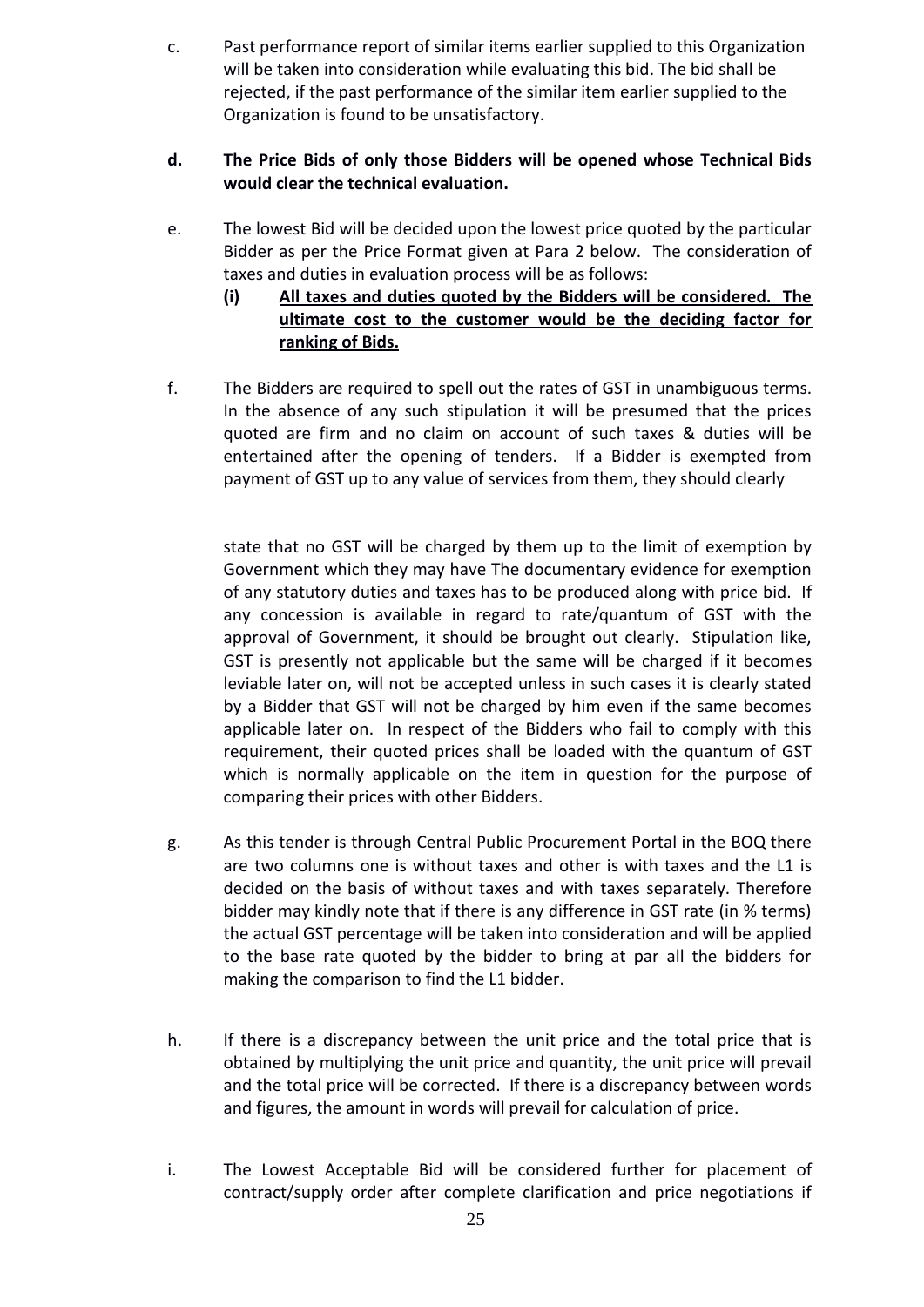required as decided by the customer. Customer also reserves the right to do Apportionment of Quantity, if it is convinced that Lowest Bidder is not in a position to supply full number of store & services within stipulated time and the same will be placed to the next bidder at Lowest-1 rate.

- **j. Any other criteria as applicable to suit a particular case.**
- **k. Evaluation will be done as per extant orders issued by MoF on time to time on above subject.**

2. **Price Bid Format:** The Price Bid should be submitted online as per BOQ format only. The bidders must fill the columns of without taxes and with taxes both.

## **DECLARATION**

I hereby certify that the information furnished above is true and correct to the best of my / our knowledge and I have read and understood the terms and conditions contained in the RFP/Tender Document. I understand that in case any deviation is found in the above statement at any stage, I / We will be blacklisted and will not have any dealing with the FTII in future.

(Signature of Authorized signatory with date and seal)

**Annexure-I**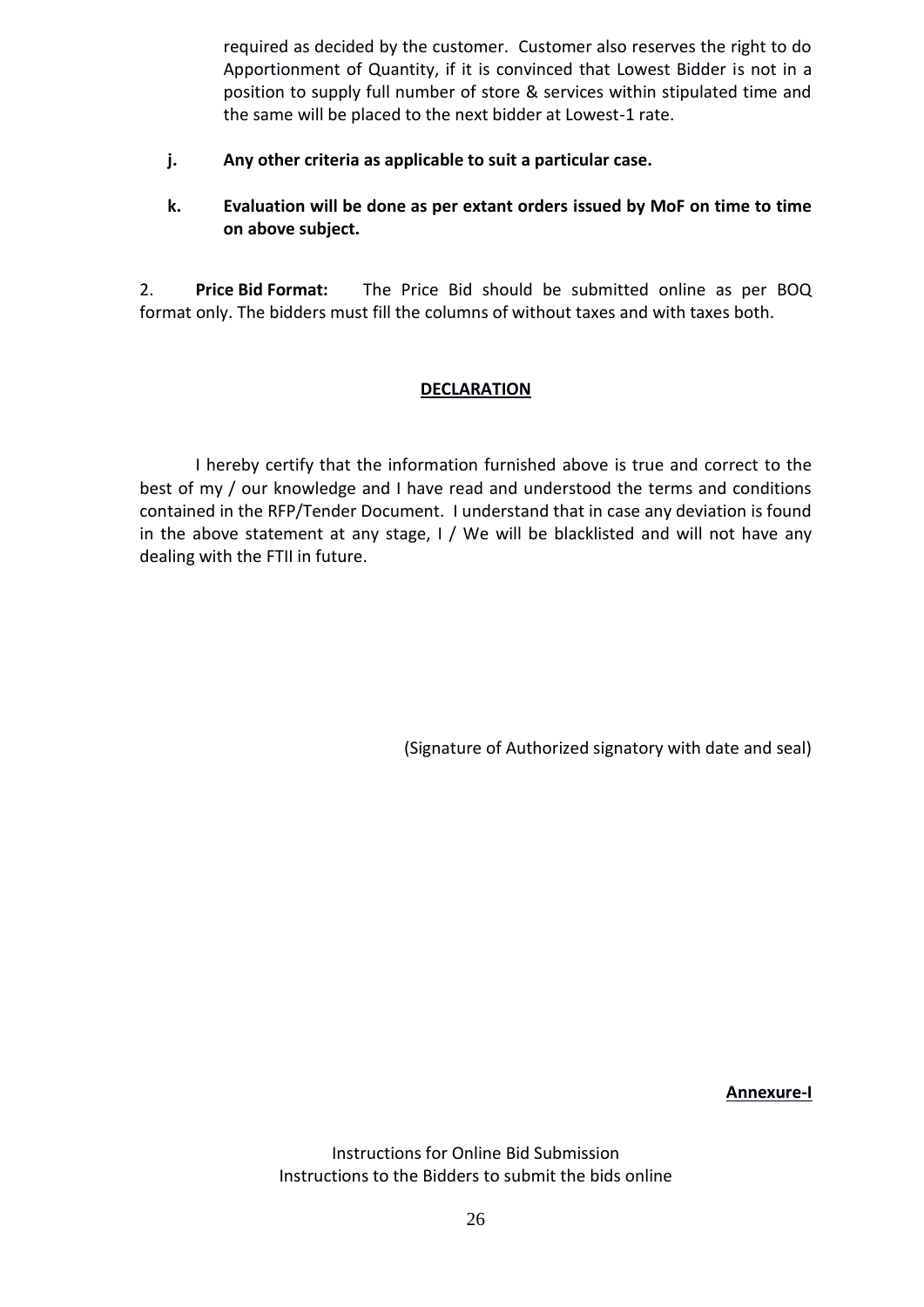- 1) Bidder should do the registration in the tender site using the "Click here to Enroll" option available.
- 2) Then the Digital signature of SIFY/TCS/encode or any Certifying Authority is to be registered after logging into the site.
- 3) Bidder can use"My Space" area to update standard documents in advance as required for various tenders and use them during bid submission. This will facilitate the bid submission process by reducing time.
- 4) Bidder may read the tenders published in the site ad download the required documents/tender schedules for the tenders he is interested.
- 5) Bidder then logs in to the site using the secured log in by giving the user id/password chosen during registration and password of the DSC/e-token.
- 6) Only one DSC should be used for a bidder and should not be misused by others.
- 7) Bidder should read the tender schedules carefully and submit the documents online as asked, otherwise, the bid will be rejected.
- 8) If there are any clarifications, this may be obtained using clarifications, or during the pre-bid meeting. Bidder should take into account of the corrigenda publisher before submitting the bids online.
- 9) Bidder must in advance prepare the bid documents to be submitted as indicated in the tender schedule and they should be in required format. If there are more than one document, they can be clubbed together.
- 10) Bidder should prepare the EMD as specified in the tender. The original should be posted/couriered/given in person to the specified location as per Tender Document, latest by the last date of bid submission,
- 11) Bidder selects the tender which he is interested using search option & then move it to my favorites folder.
- 12) From my favorites folder, he selects the tender to view all the details indicated.
- 13) The bidder reads the terms & conditions and accepts the same to proceed further to submit the bids.
- 14) The bidder has to select the payment option as offline to pay the EMD as applicable.
- 15) The details of the DD/any other accepted instrument, physically sent, should tally with the details available in the scanned copy and the date entered during bid submission time. Otherwise the bid submitted will not be acceptable.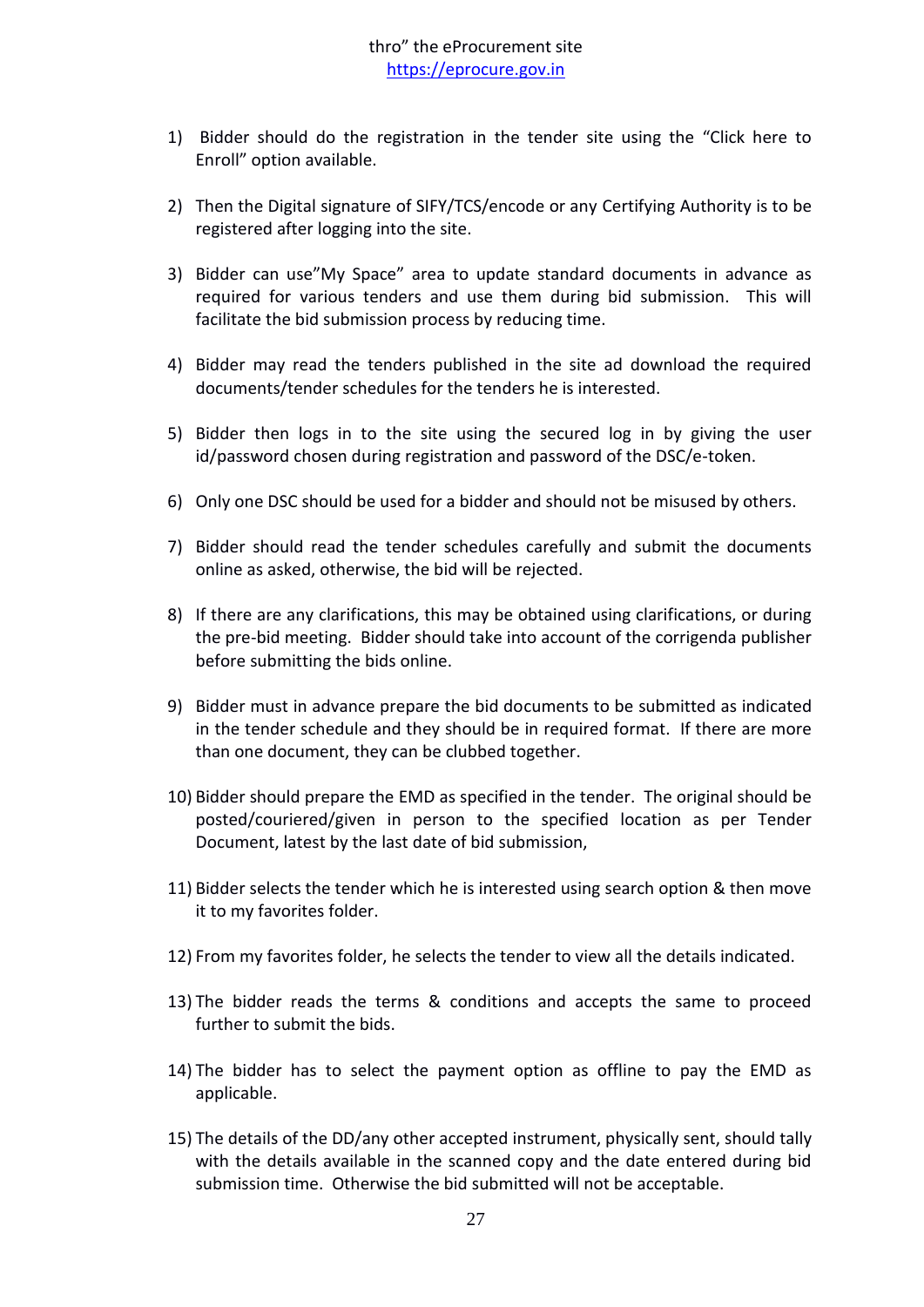- 16) The bidder has to enter the password of the DSC/e-token and the required bid documents have to be uploaded one by one as indicated.
- 17) The rates offered details have to be entered separately in a spread sheet file (xis) in the space allotted and should be updated as BOQ.xis file for each tender after the financial bid. The BOQ file, if found modified by the bidder will result in rejection of the bid.
- 18) The tendering system will give a successful bid updation message & then a bid summary will be shown with the bid no. & the date & time of submission of the bid with all other relevant details. The bidder has to submit the relevant files required as indicated in the cover content. In case of any irrelevant files, the bid will be rejected.
- 19) The bid summary has to be printed and kept as an acknowledgement as a token of the submission of the bid.
- 20) The bid summary will act as a proof of bid submission for a tender floated and will also act as an entry point to participate in the bid opening date.
- 21) For any clarifications with the TIA, the bid number can be used as a reference.
- 22) Bidder should log into the site well in advance for bid submission so that he submits the bid in time i.e. on or before the bid submission time. If there is any delay, due to other issues, bidder only will be responsible.
- 23) Each document to be uploaded online for the tenders should be less than 2 MB. If any document is more than 2 MB, it can be reduced by scanning at lo resolution and the same can be uploaded. However, if the file size is less than 1 MB, the transaction/uploading time will be very fast.
- 24) The time settings fixed in the server side & displayed at the top of the tender site, will be valid for all actions of requesting, bid submission, bid opening etc. In the eProcurement system. The bidders should follow this time during bid submission.
- 25) All the data being entered by the bidders would be encrypted using PKI encryption techniques to ensure the secrecy of the data. The data entered will not viewable by unauthorized persons during bid submission & not be viewable by any one until the time of bid opening.
- 26) The confidentiality of the bids is maintained since the secured Socket Layer 128 bit encryption technology is used. Data storage encryption of sensitive fields is done.
- 27) Any document that is uploaded to the server is subjected to symmetric encryption using a generated symmetric key. Further this key is subjected to asymmetric encryption using buyers public keys. Overall, the submitted tender documents become readable only after the tender opening by the authorized individual.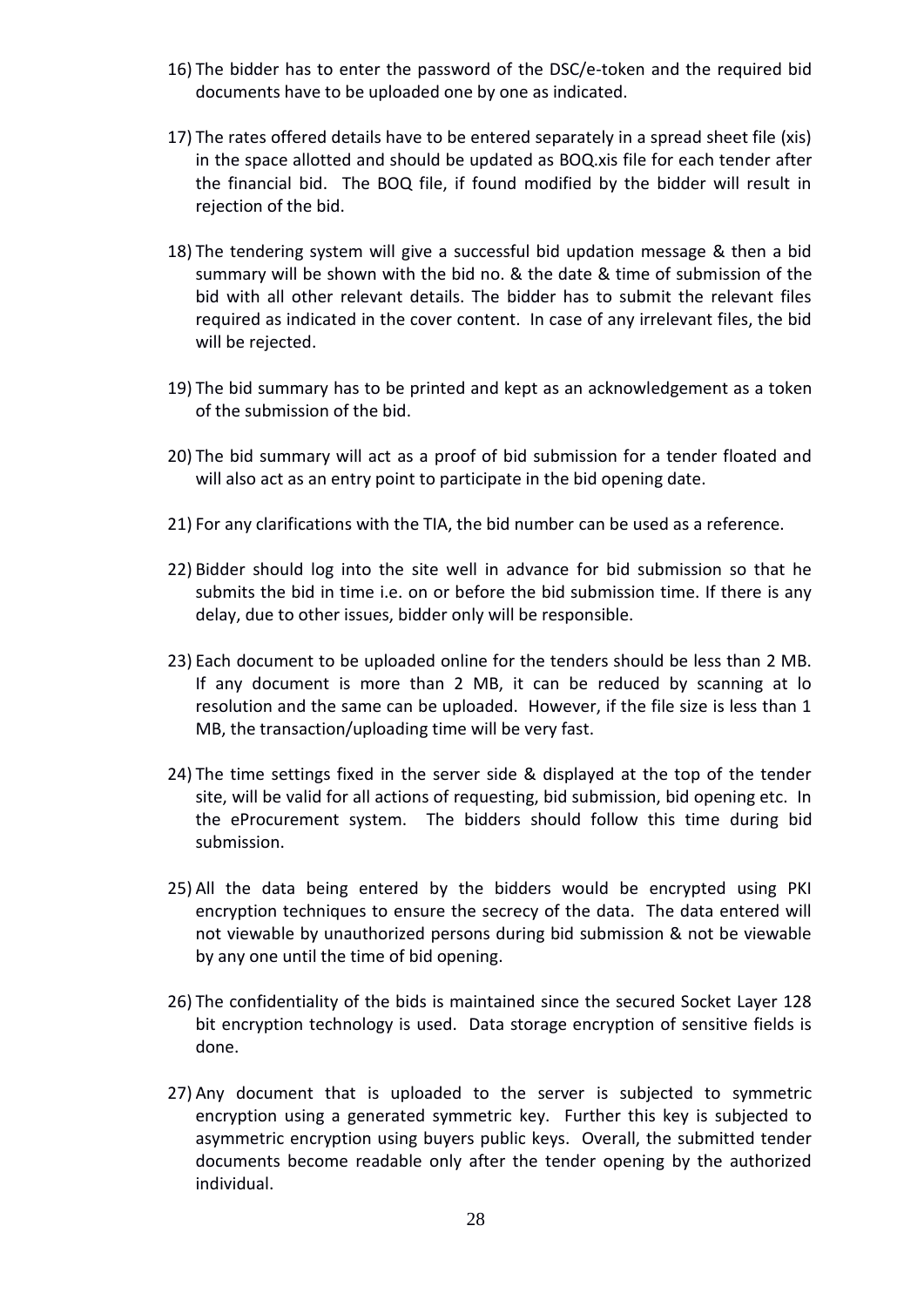28) For any queries, the bidders are asked to contact by mail **cppp-nic@nic.in** or by phone: 1-800-233-7315 well in advance.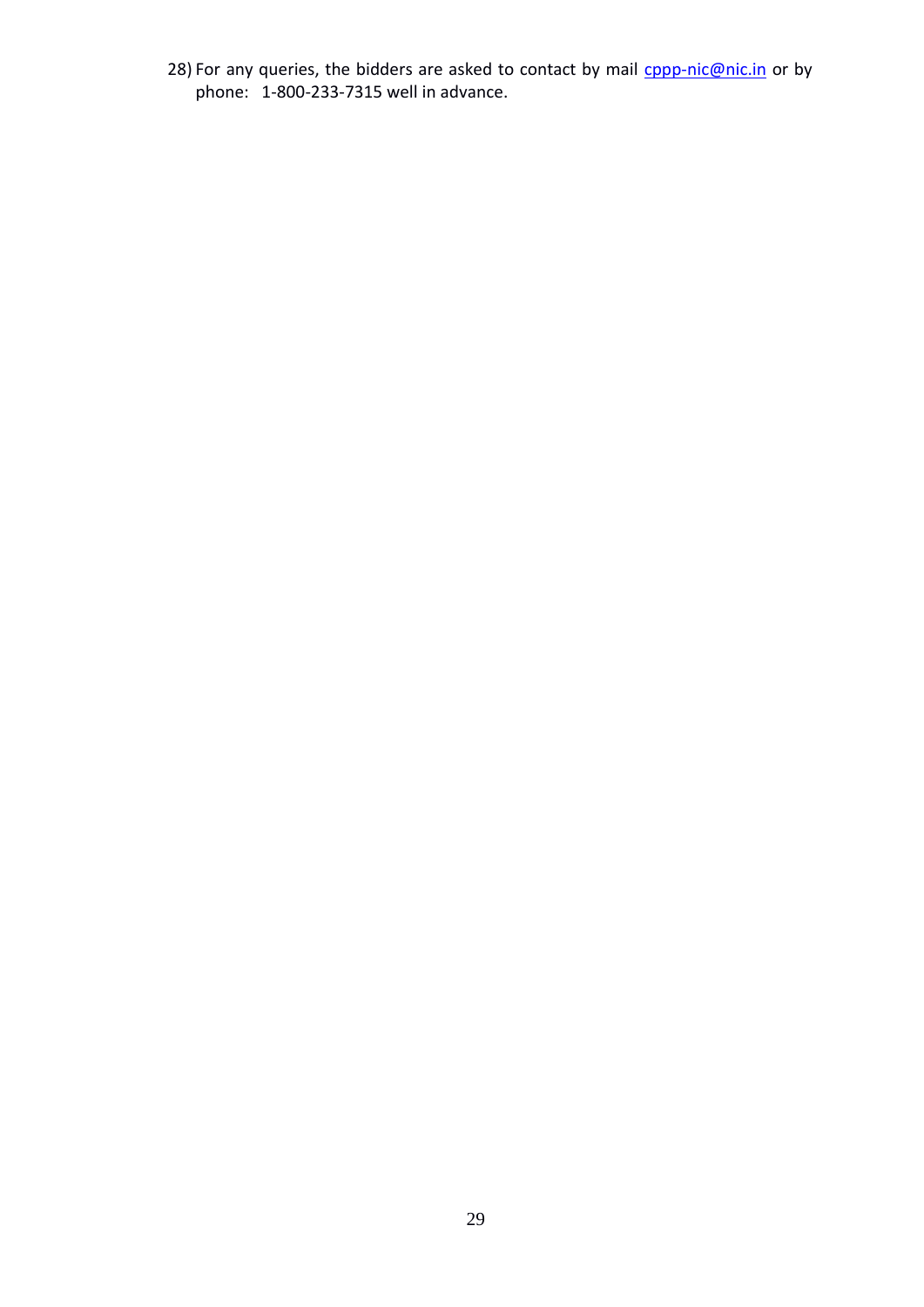#### **Annexure-II**

#### **EMD Bank Guarantee format**

Whereas……………………………………………………(hereinafter called the "Bidder") has submitted their offer dated…………………..for the services and supply of …………………………………………………….(hereinafter called the "Bid") against the customer's request for proposal No…………………………….KNOW ALL MEN by these presents that WE…………………………………… of ………………………………………………..having our registered office at ………………………………………………………………………………. Are bound unto…………………………..(hereinafter called the "Customer") in the sum of ………………………………………………………for which payment will and truly to be made to the said Customer, the bank binds itself, its successors and assigns by these presents.

Sealed with the Common Seal of the said Bank this…………………day of ……..20.........

The conditions of obligation are:

- (i) If the Bidder withdraws or amends, impairs or derogates from the Bid in any respect within the period of validity of this tender.
- (ii) If the Bidder having been notified of the acceptance of his tender by the Buyer during the period of its validity.
	- a) If the Bidder fails to furnish the Performance Security for the due performance of the contract.
	- b) Fails or refuses to accept/execute the contract.

WE undertake to pay the Customer up to the above amount upon receipt of its first written demand, without the customer having to substantiate its demand, provided that in its demand the customer will note that the amount claimed by it is due to it owing to the occurrence of one or both the two conditions, specifying the occurred condition or conditions.

This guarantee will remain in force upto and including 45 days after the period of tender validity and any demand in respect thereof should reach the Bank not later than the above date.

………………………………….

(Signature of the authorized officer of the Bank) Name and designation of the officer

Seal, name & address of the Bank and address of the Branch)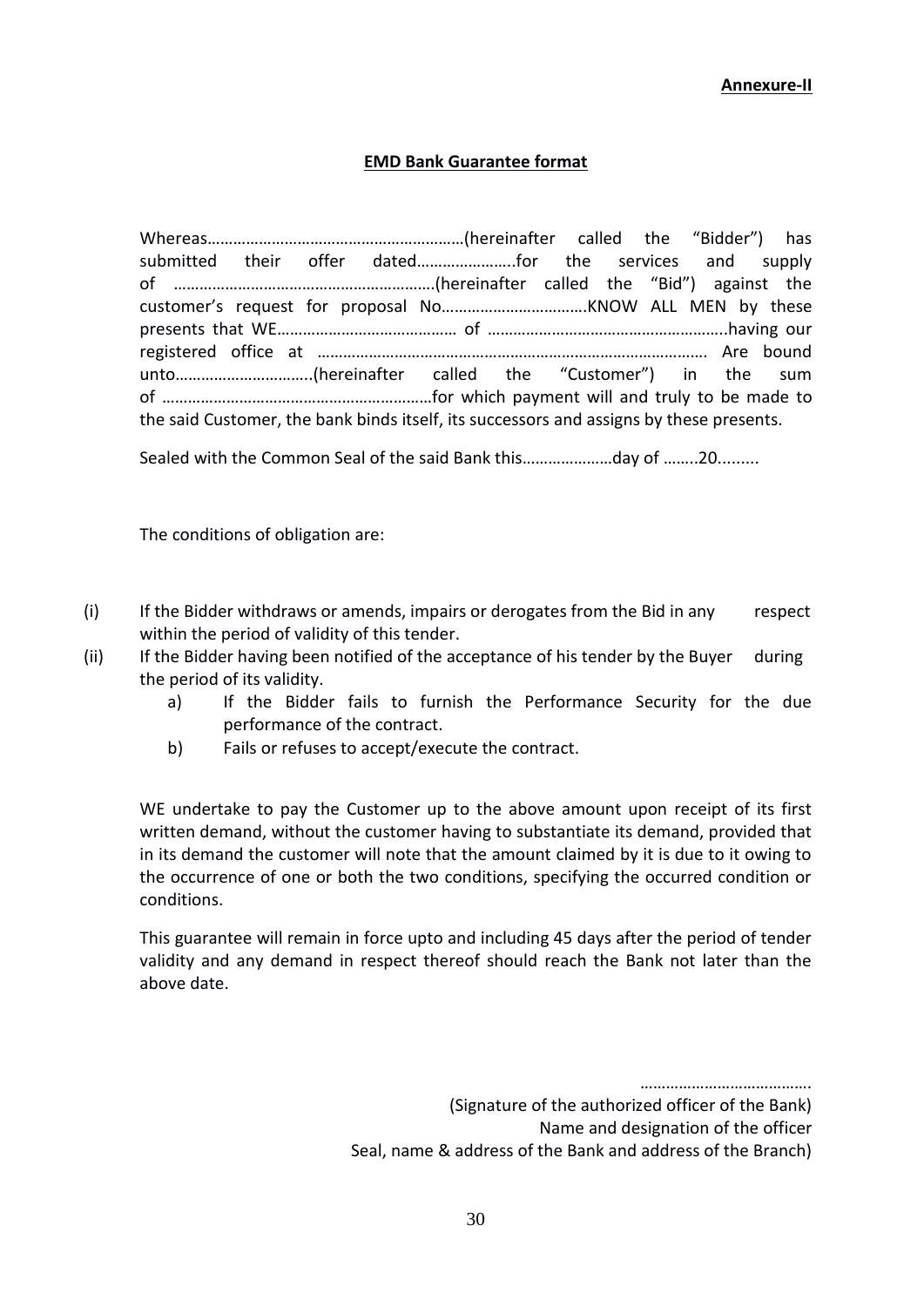# **Format of Arbitration Clause –Indigenous Private bidders**

- (i) All disputes of differences arising out of or in connection with the present contract including the one connected with the validity of the present contract or any part thereof should be settled by bilateral discussions.
- (ii) Any dispute, disagreement of question arising out of or relating to this contract or relating to construction or performance (except as to any matter the decision or determination whereof is provided for by these conditions), which cannot be settled amicably, shall within sixty (60) days or such longer period as may be mutually agreed upon, from the date on which either party informs the other in writing by a notice that such dispute, disagreement or question exists, will be referred to a sole Arbitrator.
- (iii) Within (60) days of the receipt of the said notice, an arbitrator shall be nominated in writing by the authority agreed upon by the parties.
- (iv) The sole Arbitrator shall have its seal in New Delhi or such other place in India as may be mutually agreed to between the parties.
- (v) The arbitration proceedings shall be conducted under the Indian Arbitration and Conciliation Act, 1996 and the award of such Arbitration Tribunal shall be enforceable in Indian Courts only.
- (vi) Each party shall bear its own cost of preparing and presenting its case. The cost of arbitration including the fees and expenses shall be shared equally by the parties, unless otherwise awarded by the sole arbitrator.
- (vii) The parties shall continue to perform their respective obligations under this contract during the pendency of the arbitration proceedings except in so far as such obligations are the subject matter of the said arbitration proceedings.

**Note:** In the event of the parties deciding to refer the dispute/s for adjudication to an Arbitral Tribunal then one arbitrator each will be appointed by each party and the case will be referred to the Indian Council of Arbitration (ICADR) for nomination of the third arbitrator. The fees of the arbitrator appointed by the parties shall be borne by each party and the fees of the third arbitrator, if appointed, shall be equally shared by the Customer and Contractor.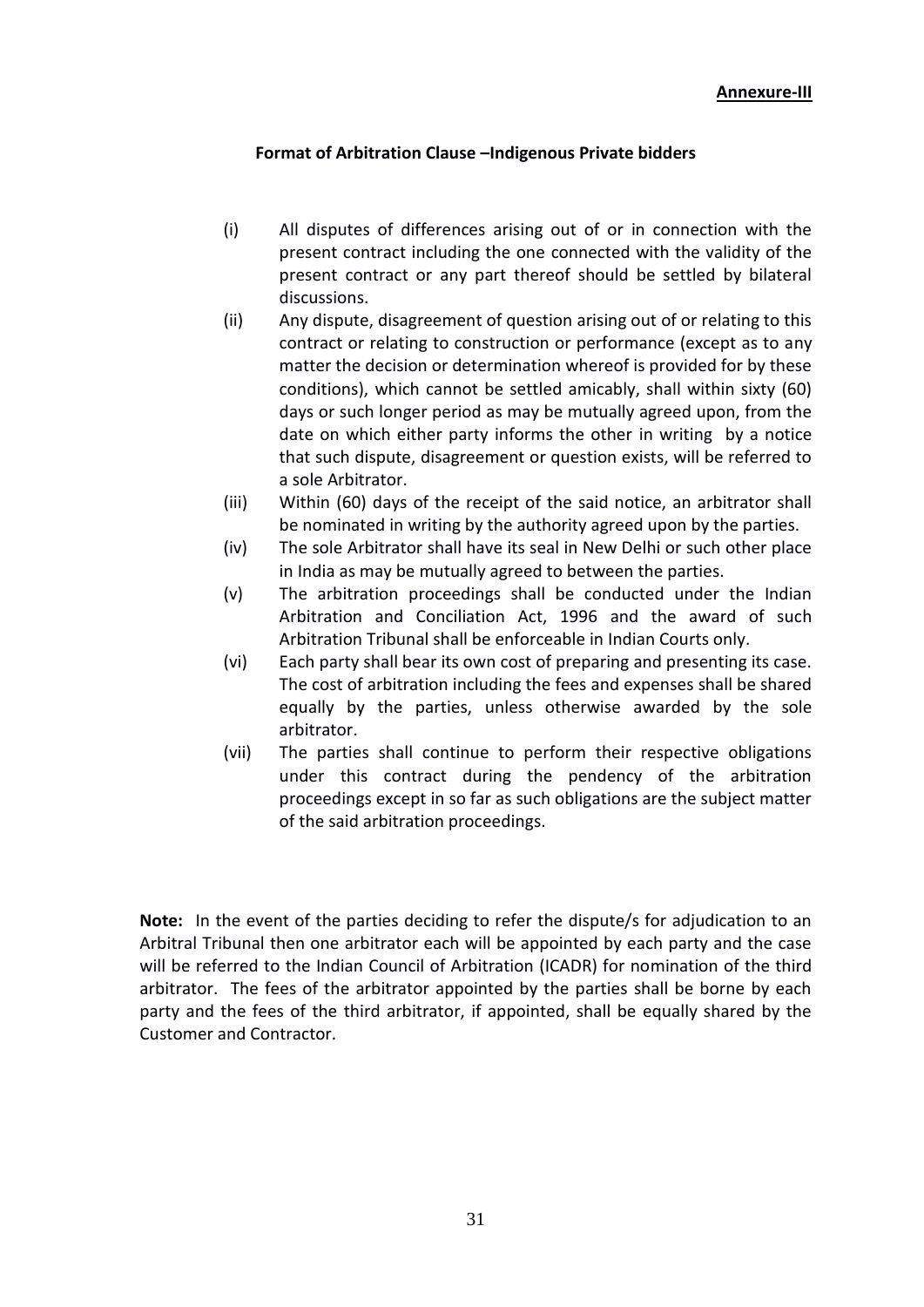# **Format of Arbitration Clause – Foreign bidders**

i) All disputes or differences arising out of or in connection with the present contract including the one connected with the validity of the present contract or any part thereof should be settled by bilateral discussions.

ii) Any dispute, disagreement of question arising out of or relating to this contract or relating to construction or performance (except as to any matter the decision or determination whereof is provided for by these conditions), which cannot be settled amicably, shall within sixty (60) days or such longer period as may be mutually agreed upon, from the date on which either party informs the other in writing by a notice that such dispute, disagreement or question exists, will be referred to a sole Arbitrator.

iii) Within sixty (60) days of the receipt of the said notice, one arbitrator shall be nominated in writing by the SELLER and one arbitrator shall be nominated by the BUYER.

iv) The third arbitrator, who shall not be a citizen or domicile of the country of either of the parties or of any other country unacceptable to any of the parties, the said arbitration shall be nominated by the parties within (90) days of the receipt of the notice mentioned above, failing which the third arbitrator may be nominated under the provisions of UNCITRAL by the International Chamber of Commerce, Paris at the request of either party. However, the said nomination would be after consultation with both the parties and shall preclude any citizen or domicile of any country as mentioned above. The arbitrator nominated under this clause shall not be regarded nor act as an umpire.

v) The Arbitration Tribunal shall have its seat in New Delhi or such other place in India as may be mutually agreed to between the parties.

vi) The arbitration proceedings shall be conducted in India under the Indian Arbitration and Conciliation Act, 1996 and the award of such Arbitration Tribunal shall be enforceable in Indian Courts or as may be mutually agreed between the parties.

vii) The decision of the majority of the arbitrators shall be final and binding on the parties to the contract.

viii) Each party shall bear its own cost of preparing and presenting its case. The cost of arbitration including the fees and expenses of the third arbitrator shall be shared equally by the Seller and the Buyer, unless otherwise awarded by the Arbitration Tribunal.

ix) In the event of a vacancy caused in the office of the arbitrators, the party which nominated such arbitrator shall be entitled to nominate another in his place and the arbitration proceedings shall continue from the stage they were left by the outgoing arbitrator.

x) In the event of one of the parties failing to nominate its arbitrator within 60 days as above or if any of the parties does not nominate another arbitrator within 60 days of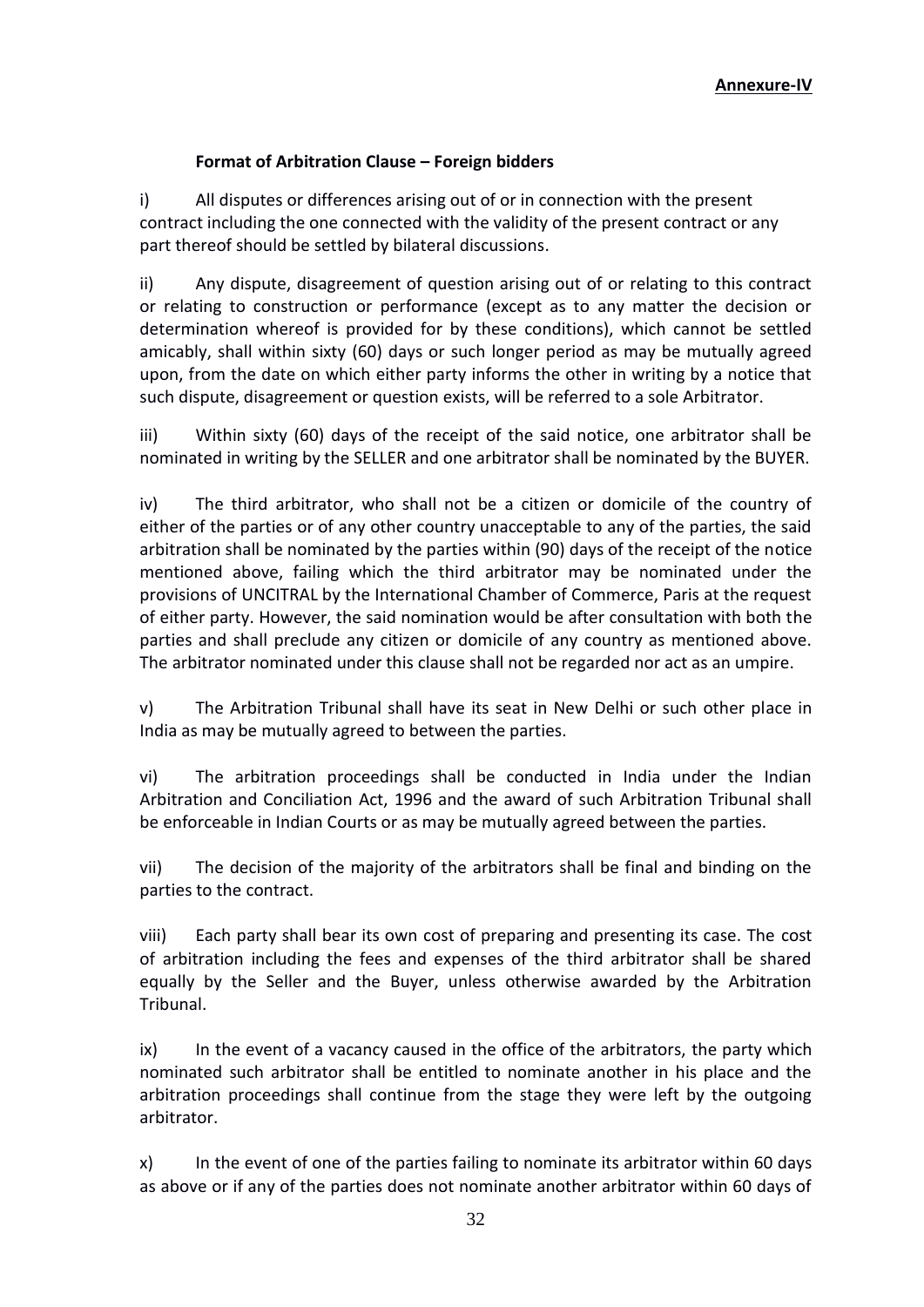the place of arbitrator falling vacant, then the other party shall be entitled after due notice of at least 30 days to request the International Chamber of Commerce to nominate another arbitrator as above.

xi) If the place of the third arbitrator falls vacant, his substitute shall be nominated according to the provisions herein above stipulated.

xii) The parties shall continue to perform their respective obligations under this contract during the pendency of the arbitration proceedings except in so far as such obligations are the subject matter of the said arbitration proceedings.

**(Note -** The provisions with regard to appointment of an Arbitrator by the International Chamber of Commerce, Paris shall only be resorted to in cases of International Commercial Arbitration. Similarly, the UNCITRAL provisions will only apply with regard to appointment of Arbitrator, fixation of fees of the Arbitrator when it is a foreign arbitration. The procedure to be adopted during arbitration will be as provided in the Indian Arbitration & Conciliation Act, 1996.]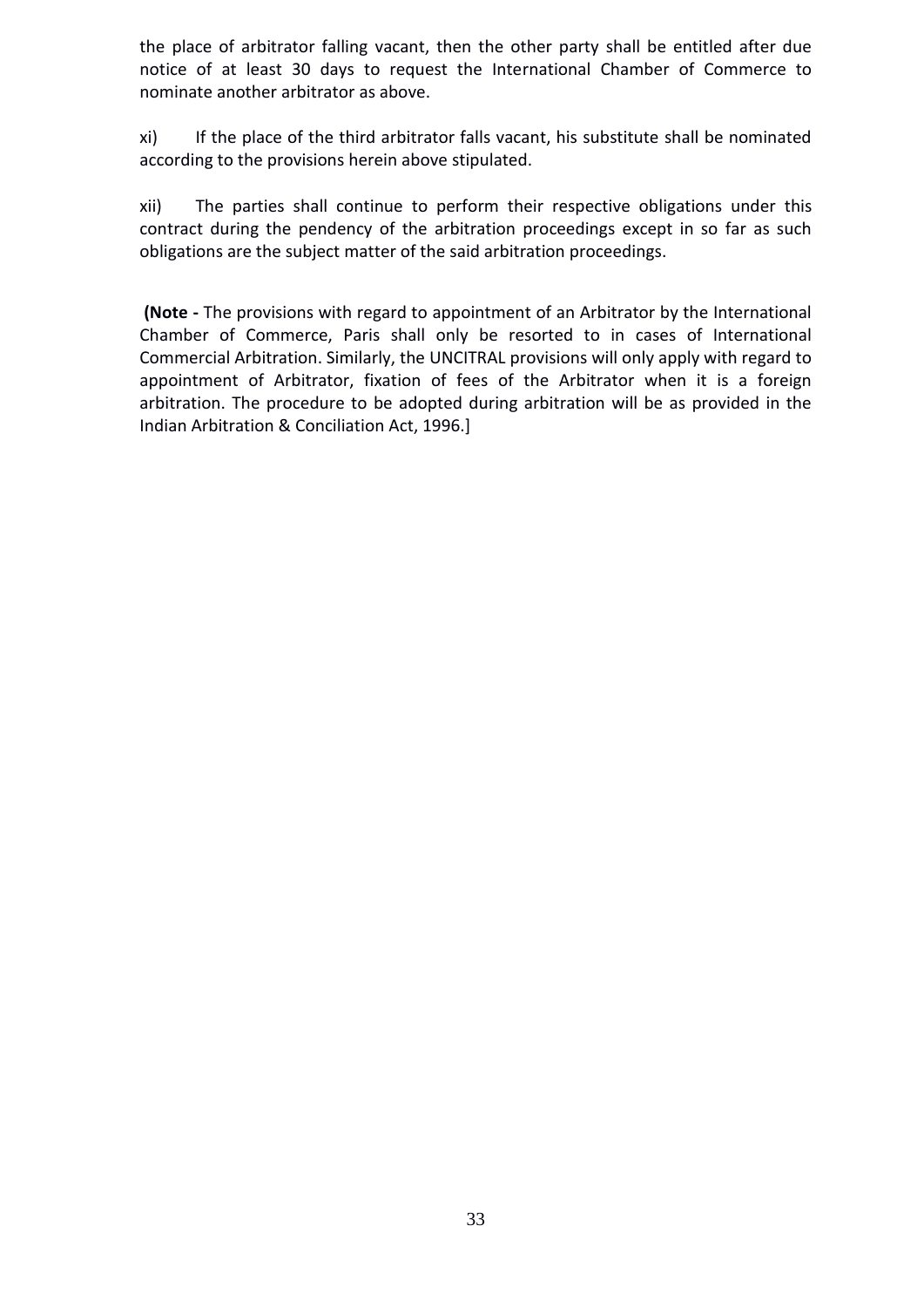#### **Format of Arbitration Clause – CPSU**

In the event of any dispute or difference relating to the interpretation and application of the provisions of the contract, such dispute or difference shall be referred by either party to the Permanent Arbitration Machinery set up in the Department of Public Enterprises and that if the Department of Public Enterprises fails to settle the dispute, the same will be referred to the Committee constituted by the Cabinet Secretariat.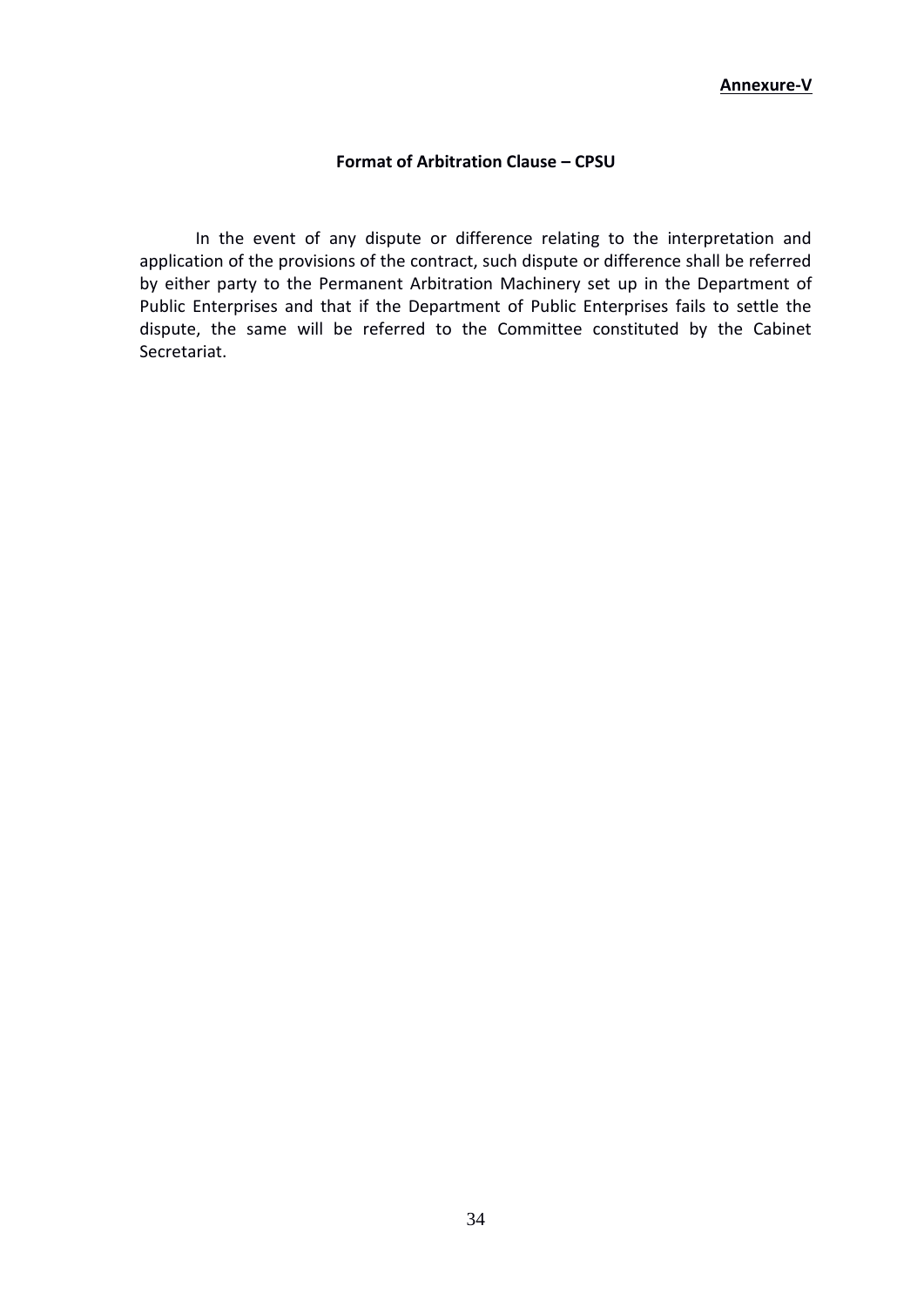#### **Performance Bank Guarantee Format**

**From:**

**Bank\_\_\_\_\_\_\_\_\_\_\_\_\_\_\_\_\_\_\_\_\_**

To

The Director Film and Television Institute of India, Law College Road, Pune-411004

Dear Sir,

Whereas you have entered into a contract No. ………………………… Dt………………(hereinafter referred to as the said Contract with M/s…………………………………………….., hereinafter referred to as the "Contractor/Supplier" for supply of services as per Part-II of the said contract to the said contractor and whereas the contractor/supplier has undertaken to produce a bank guarantee for 10% of total Contract value amounting to……………………..to secure its obligations to the President of India. We the…………………………………bank hereby expressly, irrevocably and unreservedly undertake and guarantee as principal obligors on behalf of the contractor/supplier that, in the even that the President of India declares to us that the goods have not been supplied according to the Contractual obligations under the aforementioned contract, we will pay you, on demand and without demur, all the any

sum up to a maximum of ………………… Rupees…………………………only. Your written demand shall be conclusive evidence to us that such repayment is due under the terms of the said contract. We undertake to effect payment upon receipt of such written demand.

- 2. We shall not be discharged or released from this undertaking and guarantee by any arrangements, variations made between you and the Contractor/supplier indulgence to the Contractor/Supplier by you, or by any alterations in the obligations of the Contractor/Supplier or by any forbearance whether as to payment, time performance or otherwise.
- 3. In no case shall the amount of this guarantee be increased.
- 4. This guarantee shall remain valid for 14 months from the effective date of contract according to the contractual obligations under the said contract.